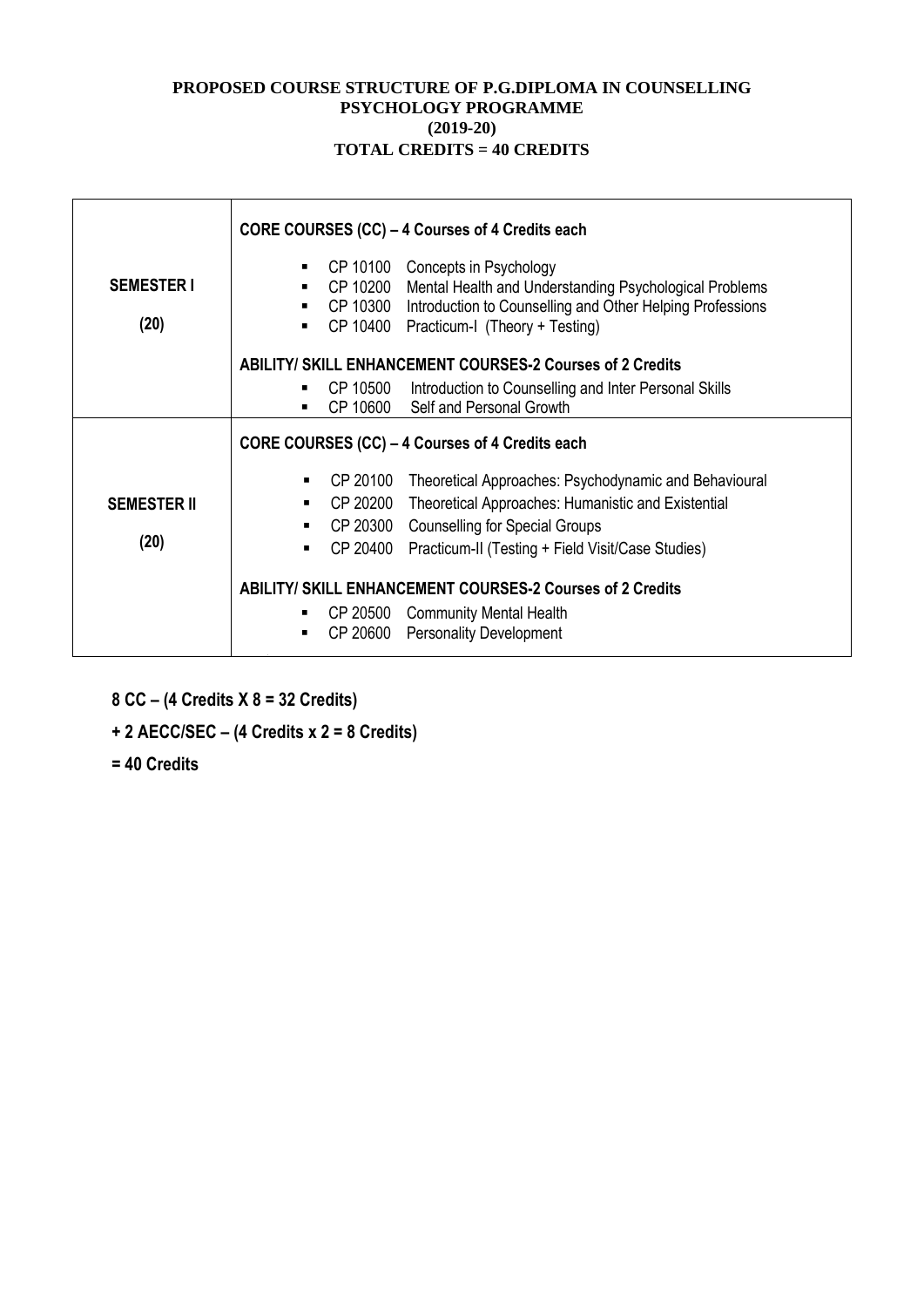#### **POST GRADUATE DIPLOMA IN COUNSELING PSYCHOLOGY PROGRAMME DETAILED SYLLABUS OF 1ST SEMESTER**

| <b>Course Code</b>          | $\therefore$ CP 10100                                       |
|-----------------------------|-------------------------------------------------------------|
| <b>Title of the Course</b>  | : CONCEPTS IN PSYCHOLOGY                                    |
| <b>Nature of the Course</b> | $\therefore$ Core Course (CC)                               |
| <b>End Semester</b>         | : 60 Marks                                                  |
| <b>In Semester</b>          | $: 40$ Marks                                                |
| <b>Total Credits</b>        | $\cdot$ 4                                                   |
|                             | <b>Distribution of Credits</b> : $L(60) + T(4) + P(0) = 64$ |

#### **COURSE OBJECTIVES**

- To explore the applications of Psychology in everyday life.
- To acquaint themselves with the basic knowledge about systems and processes like sensation, perception, attention, memory and cognition.
- To explore the process of knowledge building in psychology and to familiarize with the methods in psychology.

| <b>UNITS</b> | <b>CONTENTS</b>                                          | L                                | T            | ${\bf P}$ |
|--------------|----------------------------------------------------------|----------------------------------|--------------|-----------|
|              | <b>INTRODUCTION TO PSYCHOLOGY</b>                        |                                  |              |           |
|              | 1.1 Psychology: A Working Definition.                    | 3                                |              |           |
|              | Nature of Psychological Knowledge<br>$\circ$             |                                  |              |           |
|              | Goals of Psychology.<br>$\circ$                          |                                  |              |           |
| $\mathbf{1}$ | Origins of Psychology.<br>$\circ$                        |                                  |              |           |
|              | 1.2 Philosophical Origins                                | $\overline{c}$<br>$\overline{4}$ |              |           |
| (15 Marks)   | 1.3 Brief History of Schools of Psychology:              |                                  |              |           |
|              | Structuralism<br>$\circ$                                 |                                  | 1            |           |
|              | Functionalism<br>$\Omega$                                |                                  |              |           |
|              | Behaviourism<br>$\circ$                                  |                                  |              |           |
|              | 1.4 Biological Bases of Behaviour: An Overview           | 6                                |              |           |
|              | Neuron, Action Potential, Synaptic Functions,<br>$\circ$ |                                  |              |           |
|              | Neurotransmitters,                                       |                                  |              |           |
|              | The Central Nervous System and Peripheral<br>$\circ$     |                                  |              |           |
|              | Nervous System                                           |                                  |              |           |
|              | <b>Endocrine System</b><br>$\circ$                       |                                  |              |           |
|              | PERCEPTION AND ATTENTION AND THINKING                    |                                  |              |           |
|              | 2.1 Perception- Schema, Heuristic                        | 5                                |              |           |
| $\mathbf{2}$ | 2.2 Perceptual Constancies.                              |                                  |              |           |
|              | 2.3 Gestalt Principles.                                  |                                  | $\mathbf{1}$ |           |
| (15 Marks)   | Cognitive Aspects.<br>$\circ$                            | 4                                |              |           |
|              | 2.4 Attention.                                           |                                  |              |           |
|              | Factors Affecting Attention-Subjective and<br>$\circ$    |                                  |              |           |
|              | Objective.                                               |                                  |              |           |
|              | Span of Attention<br>$\circ$                             |                                  |              |           |
|              | 2.5 Thinking:                                            | 5                                |              |           |
|              | Process of Thinking<br>$\circ$                           |                                  |              |           |
|              | Types of Thinking-Concept Formation,<br>$\circ$          |                                  |              |           |
|              | Reasoning, Problem Solving, Decision                     |                                  |              |           |
|              | Making, Creative Thinking.                               |                                  |              |           |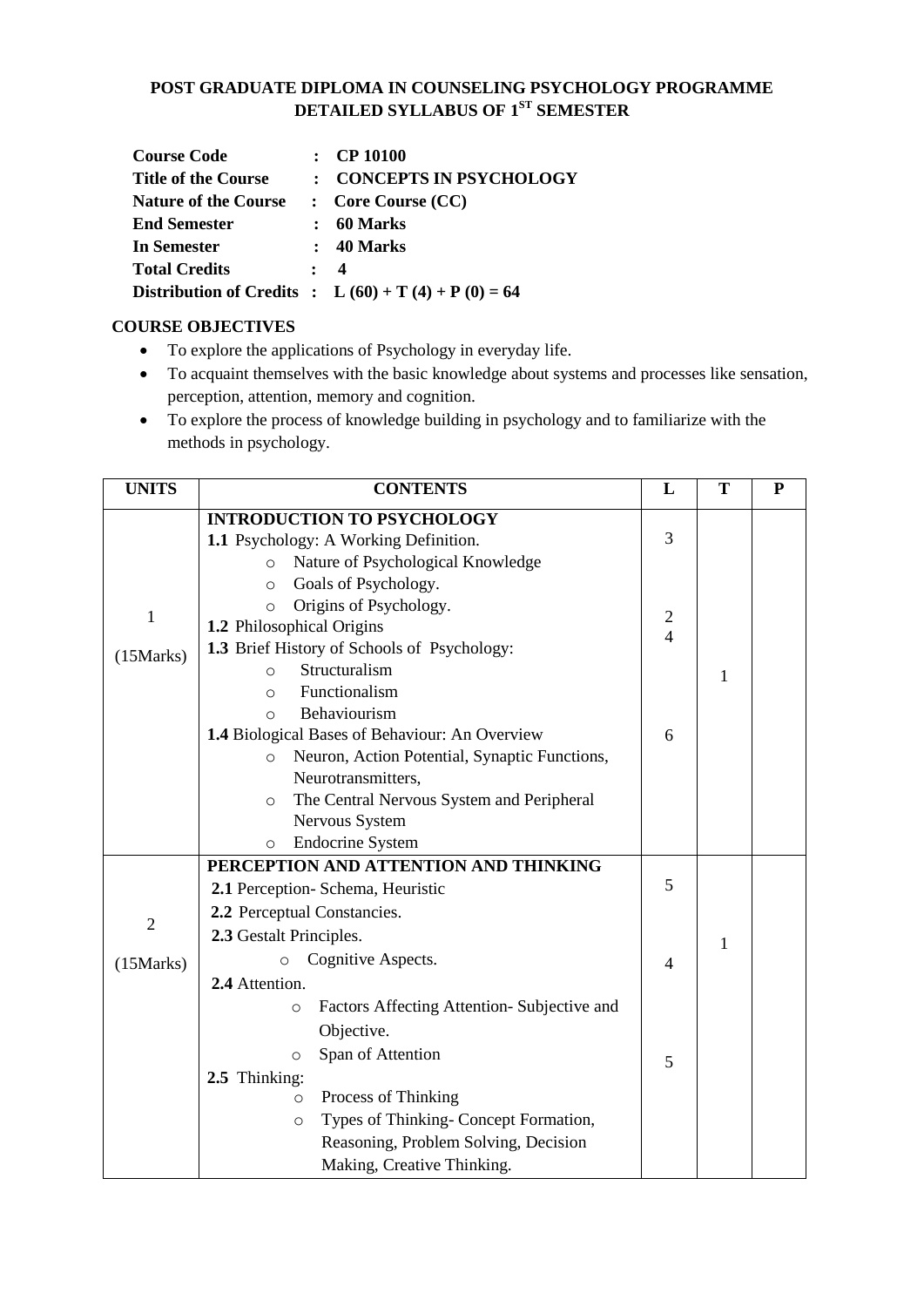|                                              | MEMORY, FORGETTING AND INTELLIGENCE                    |                                           |                                              |                |                         |  |  |  |
|----------------------------------------------|--------------------------------------------------------|-------------------------------------------|----------------------------------------------|----------------|-------------------------|--|--|--|
|                                              | 3.1 Stages of Memory: Encoding, Storage and Retrieval. | $\overline{c}$                            |                                              |                |                         |  |  |  |
|                                              | 3.2 Types of Memory                                    |                                           |                                              | $\overline{2}$ |                         |  |  |  |
|                                              | 3.3 Models of Memory:                                  |                                           |                                              |                |                         |  |  |  |
|                                              | $\circ$                                                | Atkinson and Shiffrin                     |                                              | $\overline{4}$ |                         |  |  |  |
| 3                                            | $\circ$                                                | Craig and Lockhart                        |                                              |                |                         |  |  |  |
|                                              | 3.4 Forgetting:                                        |                                           |                                              | 3              |                         |  |  |  |
| (15 Marks)                                   | O                                                      |                                           | Theories of Forgetting: Interference and Cue |                | 1                       |  |  |  |
|                                              |                                                        | Dependent.                                |                                              | 6              |                         |  |  |  |
|                                              | 3.5 Concepts of Intelligence:                          |                                           |                                              |                |                         |  |  |  |
|                                              | $\circ$                                                | IQ                                        |                                              |                |                         |  |  |  |
|                                              | $\circ$                                                |                                           | Guilford's Structure of Intellect Theory     |                |                         |  |  |  |
|                                              | $\circ$                                                |                                           | Sternberg's Triarchic Theory of Intelligence |                |                         |  |  |  |
|                                              | $\circ$                                                |                                           | Gardner's Theory of Multiple Intelligence    |                |                         |  |  |  |
|                                              |                                                        | <b>MOTIVATION, EMOTION &amp; LEARNING</b> |                                              |                |                         |  |  |  |
|                                              | 4.1 Motivation                                         |                                           |                                              | 3              |                         |  |  |  |
|                                              | $\circ$                                                |                                           | Basic Concepts: Instincts, Needs, Drives,    |                |                         |  |  |  |
|                                              |                                                        | <b>Incentives</b>                         |                                              |                |                         |  |  |  |
|                                              | O                                                      |                                           | Types: Intrinsic Motivation and Extrinsic    |                |                         |  |  |  |
|                                              |                                                        | Motivation                                |                                              |                |                         |  |  |  |
| $\overline{4}$                               | $\circ$                                                | Motivational Cycles.                      |                                              | 4              |                         |  |  |  |
|                                              |                                                        | 4.2 Basic Concept of Emotion:             |                                              |                |                         |  |  |  |
| (15 Marks)                                   | $\Omega$                                               | <b>Definition and Nature</b>              |                                              |                |                         |  |  |  |
|                                              | $\circ$                                                | Type: Goleman's EQ                        |                                              | 3              | 1                       |  |  |  |
|                                              | <b>4.3</b> Theories of Emotion:                        |                                           |                                              |                |                         |  |  |  |
|                                              | $\circ$                                                | James-Lange                               |                                              |                |                         |  |  |  |
|                                              | $\circ$                                                | Canon-Bard                                |                                              | $\overline{4}$ |                         |  |  |  |
|                                              | $\circ$                                                | Schachter and Singer                      |                                              |                |                         |  |  |  |
|                                              |                                                        | 4.4 Definition & Types of Learning        |                                              |                |                         |  |  |  |
|                                              | $\circ$                                                | <b>Classical Conditioning (Pavlov)</b>    |                                              |                |                         |  |  |  |
|                                              | O                                                      |                                           | Operant Conditioning (Thorndike &            |                |                         |  |  |  |
|                                              |                                                        | Skinner)                                  |                                              |                |                         |  |  |  |
|                                              | O                                                      | <b>Cognitive Learning Theory</b>          |                                              |                |                         |  |  |  |
|                                              | $\circ$                                                | <b>Observational Learning (Bandura)</b>   |                                              |                |                         |  |  |  |
|                                              |                                                        |                                           |                                              |                |                         |  |  |  |
|                                              |                                                        | <b>Total</b>                              |                                              | 60             | $\overline{\mathbf{4}}$ |  |  |  |
| <b>T:</b> Tutorials<br>Where,<br>L: Lectures |                                                        |                                           |                                              | P: Practicals  |                         |  |  |  |

- Sessional Exams (2 Exams of 10 marks each ) 10Marks X 2 = **20 Marks**
- Students shall have to choose any **one/two** of the following suggested activities in a semester for their in-semester assessment.  $=20$

**Marks**

- $\triangleright$  Seminar presentation on any of the relevant topics from the syllabus.
- $\triangleright$  Critical analysis of any of the relevant topics from the syllabus.
- $\triangleright$  Debates and discussion on any topic.
- $\triangleright$  Poster making on any of the relevant topics from the syllabus.
- $\triangleright$  Theoretical Analysis on any of the theories given.
- $\triangleright$  Pictorial Presentation on any of the relevant topics from the syllabus.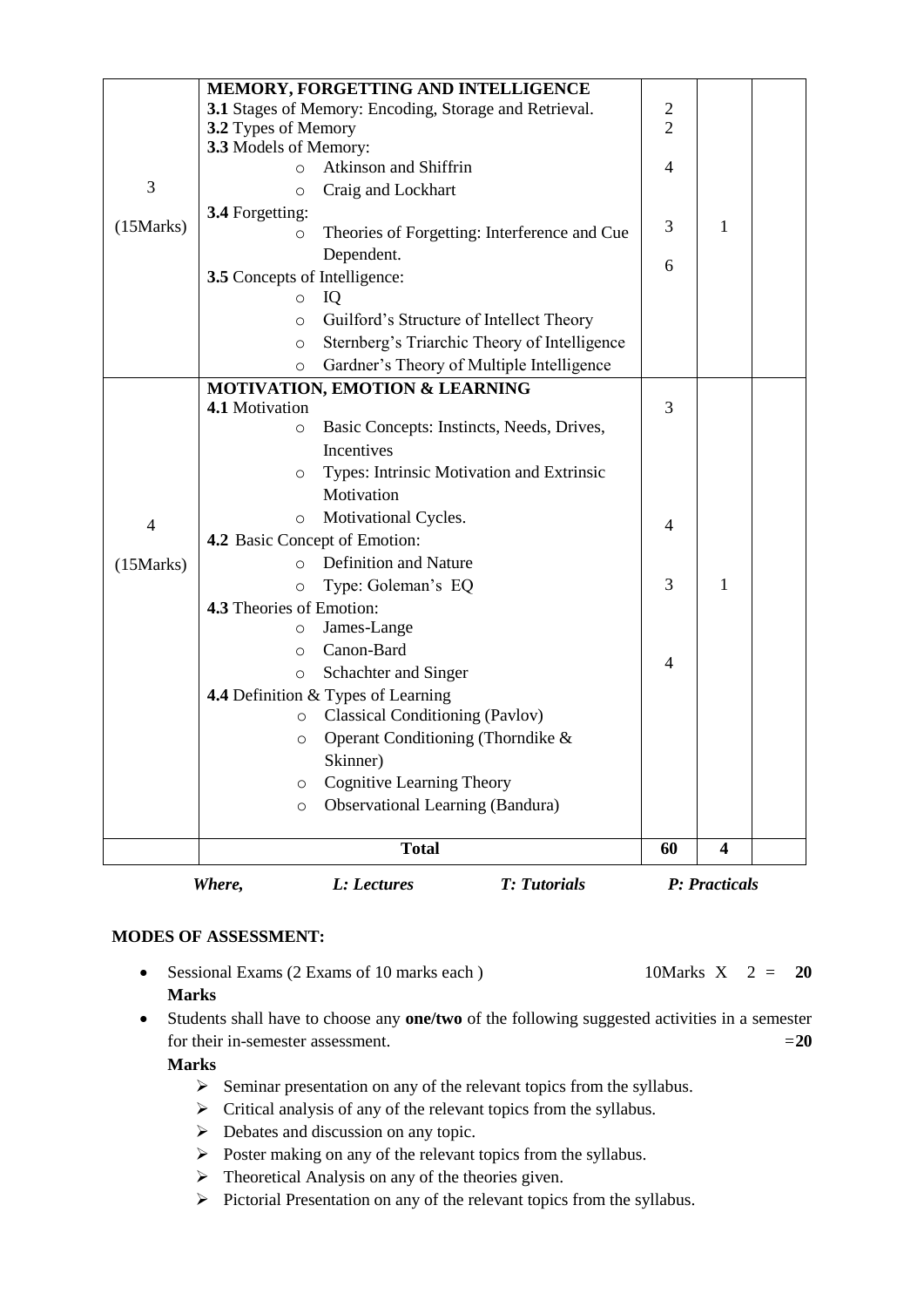#### **LEARNER OUTCOMES:**

On completion of the Course, the learner will be able to:

- explain the basics of various schools in Psychology
- develop scientific attitude and critical thinking capacity in students by providing basic knowledge about systems and processes like sensation, perception and attention
- explain the process of knowledge building in psychology and to familiarize with the methods in Psychology

#### **READING LIST:**

- 1. Baron, R. & Misra. G. (2013).*Psychology*. New Delhi: Pearson.
- 2. Chadha, N.K. & Seth, S. (2014). *The Psychological Realm: An Introduction*. New Delhi: Pinnacle Learning.
- 3. Ciccarelli, S. K., & Meyer, G. E. (2010). *Psychology: South Asian Edition*. New Delhi: Pearson Education.
- 4. Passer, M.W. & Smith, R.E. (2010).*Psychology: The Science of Mind and Behaviour*. New Delhi: Tata McGraw-Hill

\*\*\*\*\*\*\*\*\*\*\*\*\*\*\*\*\*\*\*\*\*\*\*\*\*\*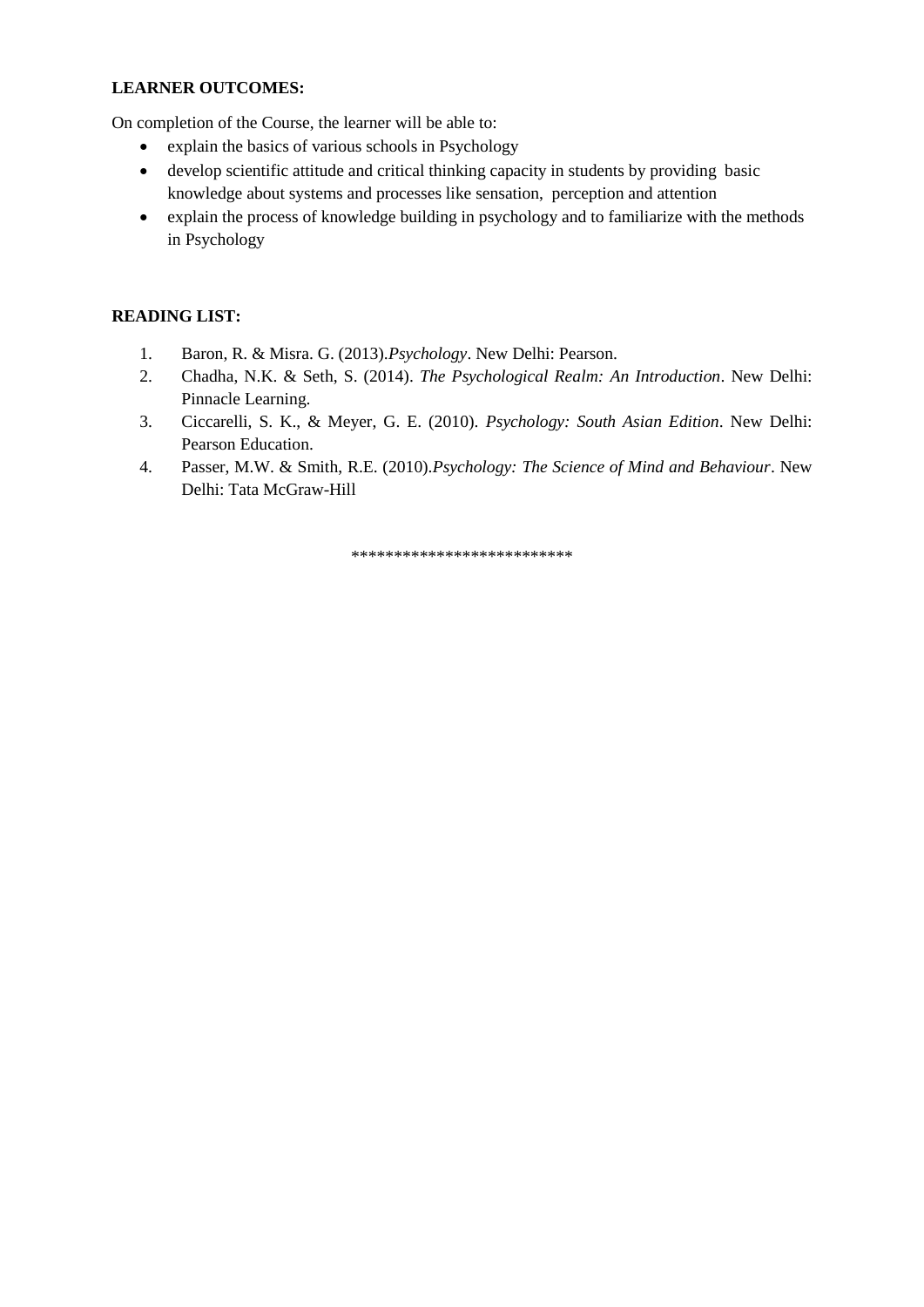#### **POST GRADUATE DIPLOMA IN COUNSELING PSYCHOLOGY PROGRAMME DETAILED SYLLABUS OF 1ST SEMESTER**

| <b>Course Code</b>             |                      | <b>CP 10200</b>                 |
|--------------------------------|----------------------|---------------------------------|
| <b>Title of the Course</b>     | $\ddot{\phantom{a}}$ | MENTAL HEALTH AND UNDERSTANDING |
|                                |                      | PSYCHOLOGICAL PROBLEMS          |
| <b>Nature of Course</b>        |                      | Core Course (CC)                |
| <b>End Semester</b>            | $\ddot{\cdot}$       | 60 Marks                        |
| <b>In Semester</b>             |                      | 40 Marks                        |
| <b>Total Credits</b>           | $\ddot{\cdot}$       | $\boldsymbol{4}$                |
| <b>Distribution of Credits</b> |                      | $L (57) + T (4) + P (3) = 64$   |

#### **COURSE OBJECTIVES**

- To develop a general orientation of historical perspective towards abnormal behaviour and disease process through various models of psychopathology.
- To explore causes of pathological behaviour and its psycho diagnostic assessment.
- To introduce conditions that may be a focus of clinical intervention.

| <b>UNITS</b>   | <b>CONTENTS</b>                                                                                    | L                                | T            | P |
|----------------|----------------------------------------------------------------------------------------------------|----------------------------------|--------------|---|
|                | <b>INTRODUCTION TO THE BASICS OF</b><br>PSYCHOPATHOLOGY:                                           |                                  |              |   |
|                | 1.1<br>Definition and criteria of psychological<br>abnormality                                     | $\overline{2}$                   |              |   |
|                | <b>Historical Views of Abnormal Behaviour:</b><br>1.2<br>Demonology, Gods and Magic<br>$\circ$     | 4                                |              |   |
| $\mathbf{1}$   | Hippocrates' early Medical Concepts<br>$\circ$                                                     |                                  | $\mathbf{1}$ | 2 |
|                | Abnormality during the Middle Ages<br>$\circ$<br>The establishment of Early Asylums and<br>$\circ$ |                                  |              |   |
| $(15$ marks)   | <b>Shrines</b><br>Humanitarian Reform<br>$\circ$                                                   |                                  |              |   |
|                | Causes of abnormal behaviour:<br>1.3                                                               | 1                                |              |   |
|                | <b>Psychosocial Factors</b><br>$\circ$<br>Socio-cultural Factors<br>$\Omega$                       | $\overline{2}$                   |              |   |
|                | 1.4 Introduction to the Diagnostic classification of<br>mental and behavioural disorders (DSM 5 &  |                                  |              |   |
|                | ICD 10                                                                                             |                                  |              |   |
|                | <b>DEVELOPMENTAL DISORDERS:</b>                                                                    |                                  |              |   |
|                | 2.1 Intellectual Disability (Intellectual                                                          | $\overline{2}$                   |              |   |
| $\overline{2}$ | Developmental Disorder)                                                                            | $\overline{2}$                   | 1            | 2 |
|                | 2.2 Communication Disorders:                                                                       |                                  |              |   |
| $(15$ marks)   | Language Disorder<br>$\circ$                                                                       |                                  |              |   |
|                | Speech Sound Disorder<br>$\circ$<br>Childhood-onset Fluency Disorder                               |                                  |              |   |
|                | $\circ$                                                                                            |                                  |              |   |
|                | 2.3 Autism Spectrum Disorder                                                                       | $\overline{2}$                   |              |   |
|                | Severity levels for Autism Spectrum<br>$\circ$                                                     |                                  |              |   |
|                | Disorder                                                                                           |                                  |              |   |
|                | 2.4 Attention Deficit/Hyperactivity Disorder<br>2.5 Specific Learning Disorder                     | $\overline{c}$<br>$\overline{2}$ |              |   |
|                |                                                                                                    |                                  |              |   |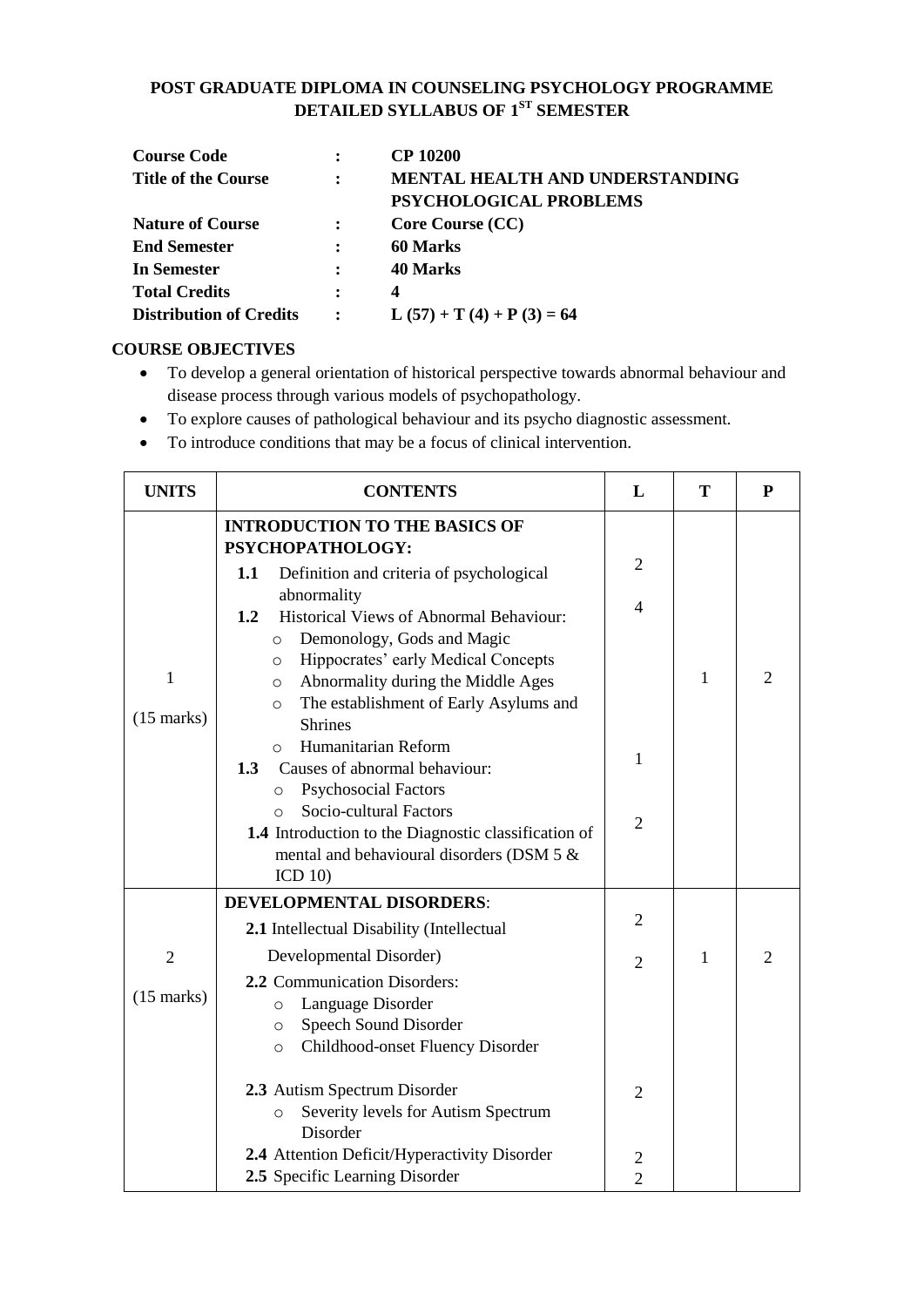|                      | <b>DISORDERS AT VARIOUS STAGES OF LIFE</b>           | 3              |                         |                |
|----------------------|------------------------------------------------------|----------------|-------------------------|----------------|
|                      | 3.1 Adolescent problems and disorders                |                |                         |                |
|                      | Persistent anti-social behaviour<br>$\circ$          |                |                         |                |
|                      | Delinquency<br>$\circ$                               |                |                         |                |
| 3                    | 3.2 Stress And Coping in Adulthood: An               | $\overline{7}$ |                         |                |
|                      | Overview                                             |                |                         |                |
| $(15 \text{ marks})$ | Difference between neurosis and psychosis<br>$\circ$ |                | 1                       |                |
|                      | Anxiety<br>O                                         |                |                         |                |
|                      | Depression<br>$\circ$                                |                |                         |                |
|                      | Psychosomatic<br>$\circ$                             |                |                         |                |
|                      | 3.3 Old age related Disorders: their coping and      | 3              |                         |                |
|                      | adaptation                                           |                |                         |                |
|                      | Alzheimer's<br>$\circ$                               |                |                         |                |
|                      | Dementia<br>O                                        |                |                         |                |
|                      | <b>BEHAVIOURAL DISORDERS: CAUSES AND</b>             |                |                         |                |
|                      | <b>INTERVENTIONS</b>                                 |                |                         |                |
|                      | 4.1 Other Behavioural Disorders                      | 12             |                         |                |
|                      | <b>Psychoactive Substance Abuse</b><br>O             |                |                         |                |
|                      | Sleep and impulse control disorders<br>$\circ$       |                |                         |                |
|                      | o Personality Disorders                              |                |                         |                |
|                      | <b>Sexual Disorders</b><br>$\circ$                   |                |                         |                |
|                      | 4.2 Suicide                                          | 4              |                         |                |
|                      | Facts<br>O                                           |                |                         |                |
|                      | Perspective<br>O                                     |                | 1                       | $\mathfrak{D}$ |
|                      | Identifying suicidal tendencies<br>$\circ$           |                |                         |                |
| $\overline{4}$       | Suicide prevention<br>$\circ$                        |                |                         |                |
|                      | 4.3 Conditions may be a focus of clinical            | 5              |                         |                |
| $(15 \text{ marks})$ | intervention                                         |                |                         |                |
|                      | <b>4.4 Causal Factors</b>                            | $\overline{4}$ |                         |                |
|                      | Early Deprivation and trauma<br>$\circ$              |                |                         |                |
|                      | Neglect and abuse<br>O                               |                |                         |                |
|                      | Attachment<br>O                                      |                |                         |                |
|                      | Separation<br>O                                      |                |                         |                |
|                      | Inadequate parenting styles<br>$\circ$               |                |                         |                |
|                      | Marital Discord and divorce<br>O                     |                |                         |                |
|                      | Maladaptive Peer Relationship<br>O                   |                |                         |                |
|                      | <b>Communication Style</b><br>$\circ$                |                |                         |                |
|                      | Family burden<br>$\circ$                             |                |                         |                |
|                      | Expressed emotion and relapse<br>O                   |                |                         |                |
|                      | <b>Total</b>                                         | 57             | $\overline{\mathbf{4}}$ | 6              |
|                      | Where,<br>L: Lectures<br><b>T:</b> Tutorials         |                | P: Practicals           |                |

Sessional Exams (2 Exams of 10 marks each ) 10Marks X 2 = **20 Marks**

- Students shall have to choose **any one/two** of the following suggested activities as their practicum in a semester for their in-semester assessment. = **20 Marks**
	- $\triangleright$  Seminar presentation on any of the relevant topics.
	- $\triangleright$  Case study presentation on any of the relevant topic.
	- $\triangleright$  Critical analysis of disorders and their interventions.
	- $\triangleright$  Debates and discussion on any topic.

#### **Note:** *Practicum can be selected from the list given below: (any one)*

a. Planning of an intervention for various disorders given above.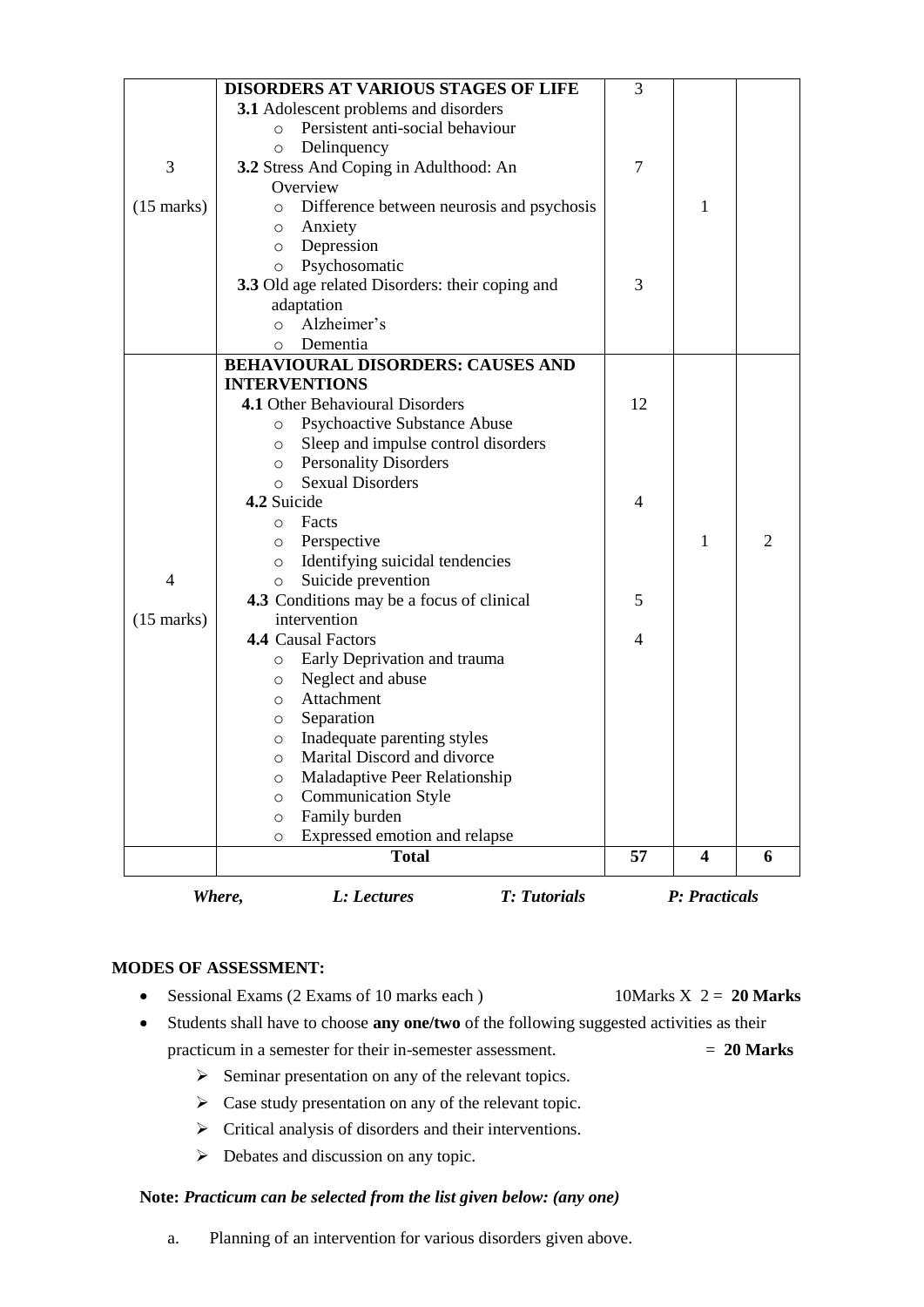- b. Critical analysis of case studies.
- c. Designing of preventive campaign (pamphlets, social surveys, awareness campaign).
- d. Reviewing movies on various mental disorders and issues that require attention of clinical interventions followed by individual case discussion.

#### **LEARNER OUTCOMES:**

On completion of the Course, the learner will be able to:

- explain the historical perspective towards abnormal behaviour and disease process through various models of psychopathology.
- explain causes of pathological behaviour and explore its psycho diagnostic assessment which will enhance the students to deal with cases in a professional way in the field of counseling.
- explain the conditions that may be a focus of clinical intervention to have a comprehensive knowledge of the need of counseling and therapies.

#### **READING LIST:**

- 1. Capuzzi, D., & Gross, D.R. (2008). *Counseling and Psychotherapy. Theories and Interventions* (4th Edition). Delhi: Pearson Education, Inc.
- 2. Corey, G. (2009). *Counseling and Psychotherapy*. *Theory and Practice*. Delhi: Cengage Learning India Private Limited.
- 3. Bergin, A. E., & Garfield, S. L. (1994) *Handbook of Psychotherapy and Behaviour Change*, (4<sup>th</sup> Edition.) New York: Wiley.
- 4. Adams P.B. and Sutker, H.E. (2001) *Comprehensive Handbook of Psychopathology*.(3rd Edition.) New York: Springer.
- 5. American Psychiatric Association: "*Diagnostic and Statistical Manual of Mental Disorders*", DSM-5 (5<sup>th</sup>Edition)
- 6. Barlow, D.H. & Durand, V.M. (2005). *Abnormal psychology* (4<sup>th</sup> Edition.). Pacific Grove: Books/Cole.
- 7. Carson, R.C., Butcher, J.N., Mineka, S., & Hooley, J.M. (2007). *Abnormal Psychology*,  $(13<sup>th</sup> Edition.)$  Pearson Education, India.
- 8. Millon, T. Blaney, P. and Davis R.D. (1999). *Oxford textbook of psychopathology*. UK: Oxford University Press.
- 9. Sadock B.J. and Sadock V.A. (2007). *Kaplan and Sadock's Synopsis of Psychiatry*, 10<sup>th</sup> Edition. PA: Lipincott, Williams and Wilkins.
- 10. Sarason, I.G, &Sarason, R.B. (2002). *Abnormal psychology*: The problem of maladaptive behavior (10<sup>th</sup>Edition.). Delhi: Pearson Education.

**\*\*\*\*\*\*\*\*\*\*\*\***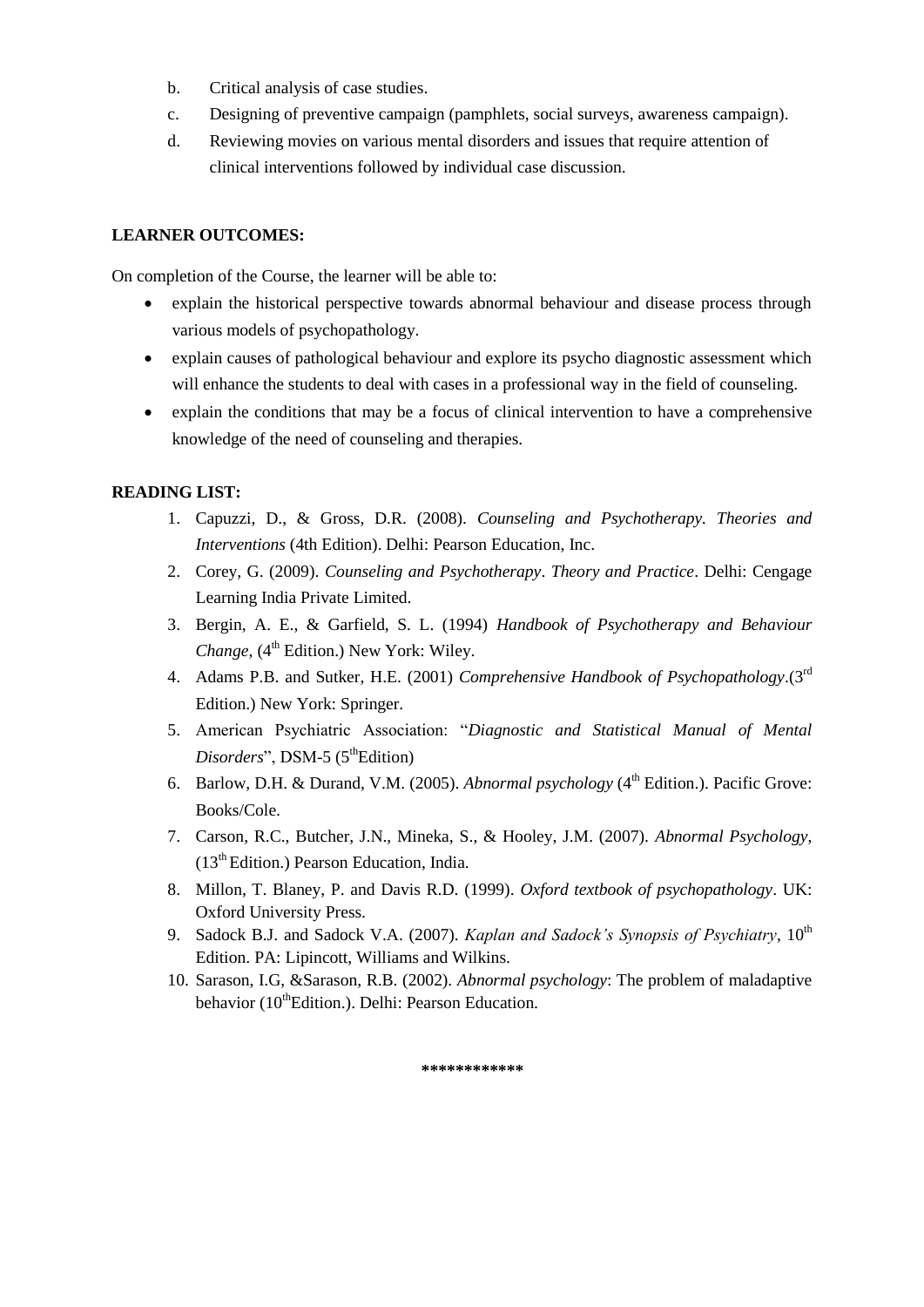#### **POST GRADUATE DIPLOMA IN COUNSELING PSYCHOLOGY PROGRAMME DETAILED SYLLABUS OF 1ST SEMESTER**

| <b>Course Code.</b>            |                      | CP 10300                                     |
|--------------------------------|----------------------|----------------------------------------------|
| <b>Title of the Course</b>     | $\ddot{\phantom{a}}$ | <b>INTRODUCTION TO COUNSELLING AND OTHER</b> |
|                                |                      | <b>HELPING PROFESSION</b>                    |
| <b>End Semester</b>            |                      | 60 Marks                                     |
| In Semester                    |                      | 40 Marks                                     |
| <b>Total Credits</b>           | $\mathbf{r}$         | 4                                            |
| <b>Distribution of Credits</b> | $\ddot{\phantom{a}}$ | $L (56) + T (5) + P (3) = 64$                |

#### **COURSE OBJECTIVES:**

- Introduction of historical and philosophical foundations of the counseling profession
- Acquaint with the ethical codes that govern the counseling profession
- Familiar with the various roles and functions of a counselor
- Explore the process of program evaluation and assessment in counseling
- Introduce the models of consultation related to counselling

| <b>UNITS</b>                           | <b>CONTENTS</b>                                                                                                                                                                                                                                                                                                                                                                                                                                                                                                                                                                   | L                                    | T              | P |
|----------------------------------------|-----------------------------------------------------------------------------------------------------------------------------------------------------------------------------------------------------------------------------------------------------------------------------------------------------------------------------------------------------------------------------------------------------------------------------------------------------------------------------------------------------------------------------------------------------------------------------------|--------------------------------------|----------------|---|
| 1<br>$(15 \text{ marks})$              | <b>THE COUNSELING PROFFESSION</b><br><b>1.1 History And Philosophy Of The Counseling</b><br>Profession<br>Professional Roles,<br>$\circ$<br><b>Functions</b><br>$\circ$<br>1.2 Professional Credentialing: RCI, Role of RCI,<br>Accredation.<br><b>1.3</b> Crisis Intervention And Suicide Prevention Models.<br><b>1.4</b> The Use Of Psychological First Aid Strategies.                                                                                                                                                                                                        | 4<br>$\overline{2}$<br>$\frac{2}{2}$ | 1              | 2 |
| $\overline{2}$<br>$(15 \text{ marks})$ | MARRIAGE, COUPLE AND FAMILY<br><b>COUNSELING</b><br>2.1 The Changing Forms of Family Life<br>Family life and the family life cycle<br>$\circ$<br>2.2 Marriage, Couple and Family Counseling<br>Marriage and Couple Counselling<br>$\circ$<br><b>Family Counselling</b><br>$\circ$<br>2.3 The Process of Marriage, Couple, Family Counseling<br>& Gender Roles<br>Pre-session Planning<br>$\circ$<br>Initial Session(s)<br>$\circ$<br>The Middle Phase of marriage, Couple And<br>$\circ$<br><b>Family Counselling</b><br><b>Gender Roles</b><br>$\circ$<br>Termination<br>$\circ$ | 2<br>$\overline{\mathcal{A}}$<br>8   | $\overline{2}$ | 2 |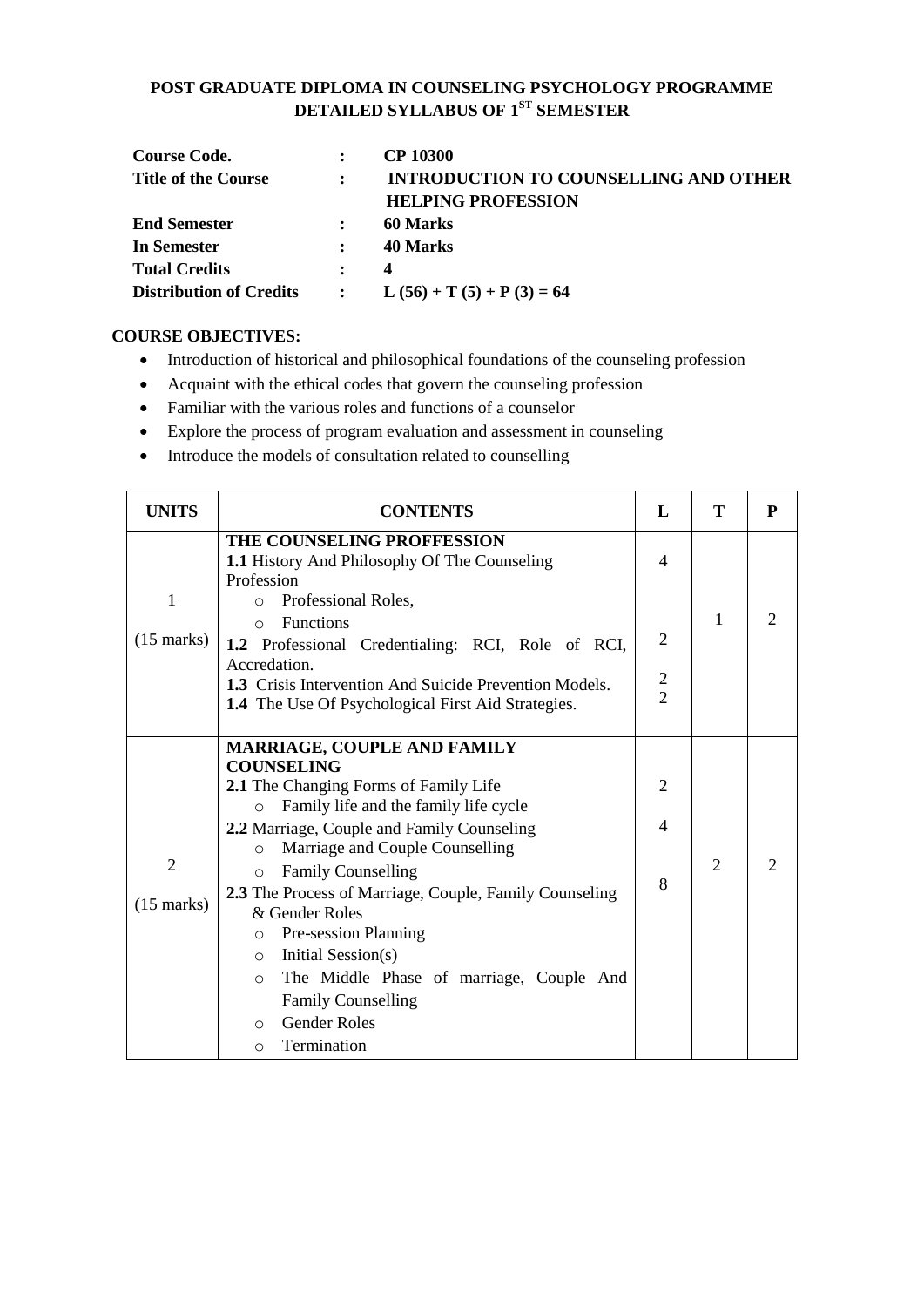|            | <b>SCHOOL AND CAREER COUNSELLING</b>                                                                       |    |              |   |
|------------|------------------------------------------------------------------------------------------------------------|----|--------------|---|
|            | <b>3.1School Counselling</b>                                                                               | 6  |              |   |
|            | <b>History Of School Counselling</b><br>$\circ$                                                            |    |              |   |
|            | Trends In School Counselling and Educational<br>$\circ$                                                    |    |              |   |
|            | <b>Systems</b>                                                                                             |    |              |   |
|            | Counselling for Career, Substance abuse,<br>$\circ$                                                        |    |              |   |
|            | Deviance, Gender Role, Adverse Childhood                                                                   |    |              |   |
|            | Experiences                                                                                                |    |              |   |
| 3          |                                                                                                            | 5  |              |   |
|            | 3.2 Agents of School Counselling<br>Misconceptions & Malpractices in<br>School                             |    |              |   |
| (15 Marks) | $\circ$<br>Counselling                                                                                     |    |              |   |
|            | <b>School Counsellor</b><br>$\circ$                                                                        |    | $\mathbf{1}$ | 2 |
|            | o School Authority                                                                                         |    |              |   |
|            | Parents<br>$\circ$                                                                                         |    |              |   |
|            | <b>Students</b><br>$\circ$                                                                                 | 3  |              |   |
|            | 3.3 Career Development Theories And Counselling                                                            |    |              |   |
|            | Importance<br>$\circ$                                                                                      |    |              |   |
|            | Scope                                                                                                      | 4  |              |   |
|            | O<br>3.4 Career Counselling With:                                                                          |    |              |   |
|            | Children<br>$\circ$                                                                                        |    |              |   |
|            | o Adolescents                                                                                              |    |              |   |
|            | College students<br>$\circ$                                                                                | 2  |              |   |
|            | <b>Adults</b><br>$\circ$                                                                                   |    |              |   |
|            |                                                                                                            |    |              |   |
|            | 3.5 Resources In The Community That Can Be Used In                                                         |    |              |   |
|            | The School To Improve Student Achievement and                                                              |    |              |   |
|            | <b>Success</b>                                                                                             |    |              |   |
|            | <b>CLINICAL MENTAL HEALTH COUNSELING</b><br><b>4.1 Mental Health Issues</b>                                | 4  |              |   |
|            | Depression<br>O                                                                                            |    |              |   |
|            | Anxiety                                                                                                    |    |              |   |
|            | O<br>Suicide                                                                                               |    |              |   |
|            | O                                                                                                          |    |              |   |
|            | Self Harm<br>$\circ$                                                                                       | 2  |              |   |
|            | Relationships Between Counselors And Other<br>4.2<br>Professionals. Professional Issues In The Practice Of |    |              |   |
| 4          |                                                                                                            |    |              |   |
|            | <b>Clinical Mental Health Counseling</b><br>Misconceptions and malpractices in<br>4.3<br>School            | 2  | 1            |   |
| (15 Marks) | counselling-School, Parents and students.                                                                  |    |              |   |
|            | 4.4 Other Human Service Providers:                                                                         | 4  |              |   |
|            | Professional Roles, Functions<br>$\circ$                                                                   |    |              |   |
|            | Strategies For Inter-Agency/Inter-Organization<br>$\circ$                                                  |    |              |   |
|            | <b>Collaboration And communications</b>                                                                    |    |              |   |
|            |                                                                                                            |    |              |   |
|            | <b>Total</b>                                                                                               | 56 | 5            | 6 |
|            |                                                                                                            |    |              |   |

*Where, L: Lectures T: Tutorials P: Practicals*

#### **MODES OF ASSESSMENT:**

Sessional Exams (2 Exams of 10 marks each ) 10Marks X 2 **= 20 Marks**

 Students shall have to choose **any one/two** of the following suggested activities in a semester for their in-semester assessment.**=20** 

#### **Marks**

- $\triangleright$  Seminar presentation on any of the relevant topics from the syllabus.
- $\triangleright$  Case study presentation on any of the relevant topic.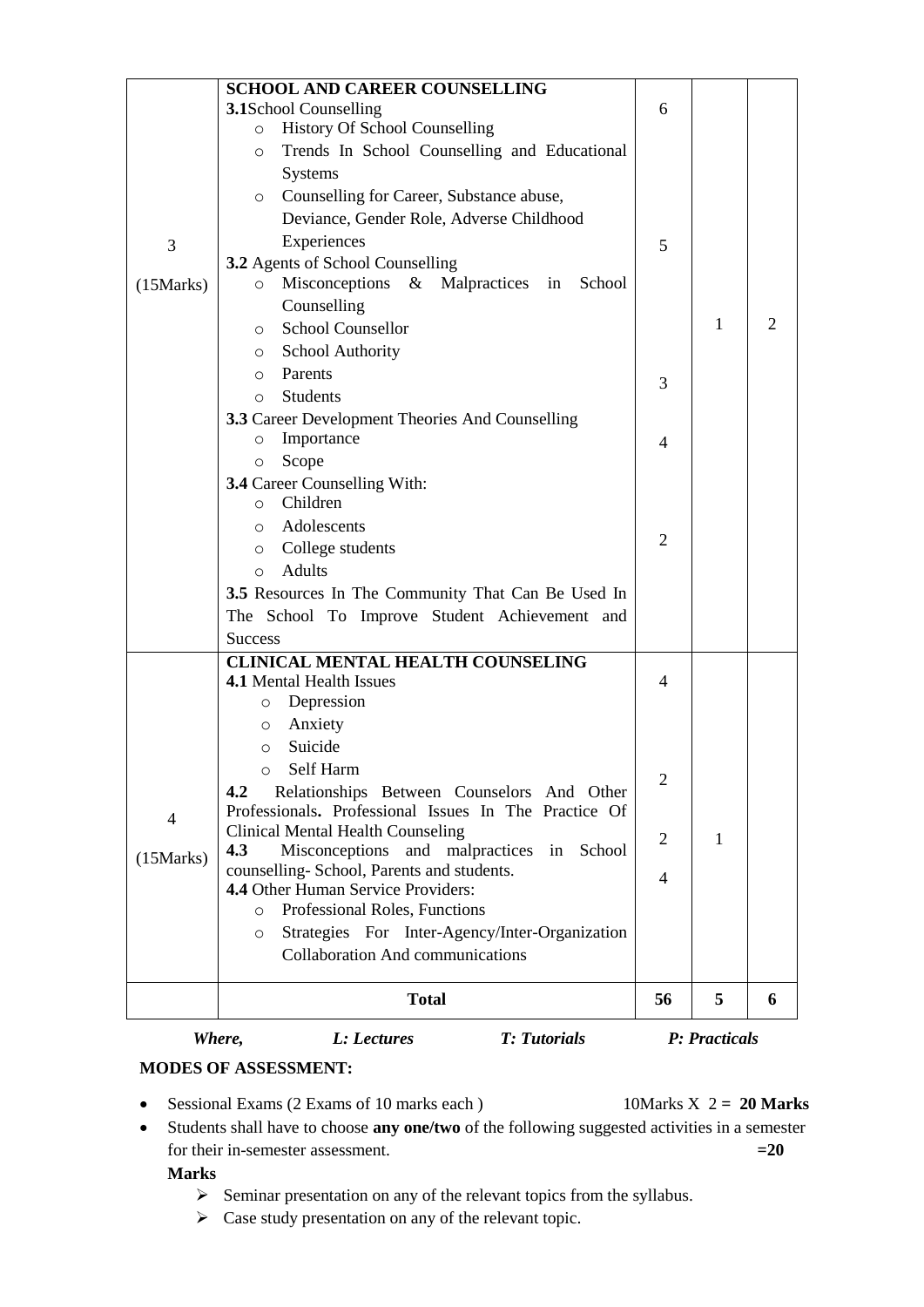Counseling Portfolio: Students will be required to develop a counseling portfolio. This portfolio should contain the following sections and information:

Personal Counseling Plan: The plan should include the following:

- $\triangleright$  Goals/plans
- $\triangleright$  Skills and talents helpful in becoming a counselor
- $\triangleright$  Strengths and limitations related to becoming a counselor
- $\triangleright$  A description of the population(s) the clients/students would like work with
- $\triangleright$  Relevant training sessions and/or workshops
- $\triangleright$  Certifications or specialty areas

#### **LEARNER OUTCOMES:**

On completion of the Course, the learner will be able to:

- explain the historical and philosophical foundations of the counseling profession
- examine the ethical codes that govern the counseling profession
- explore the various roles and functions of a counselor
- explain the importance of program evaluation and assessment in counseling
- explain different models of consultation related to counselling

#### **READING LIST:**

- 1. Bond, T. (1997). *Standards And Ethics For Counsellors In Action*, New Delhi: Sage Publications
- 2. Charles, G.J., & Bruce, F.R. (1995). *Counselling Psychology,* United States of America: Harcourt Brace Publishers.
- 3. Felthman, C., & Horton, I. (2000).*Handbook Of Counselling And Psychotherapy*, New Delhi: Sage Publication
- 4. Gladding, S.T. (2011*). Counselling : A Comprehensive Profession*, Pearson education, Inc.
- 5. Gelso, C., & Fretz, B. (2001) *Counseling Psychology Practices, Issues and Interventions,* Harcourt, India.
- 6. Robert, G. L., & Marianne, M.H. (2003). *Introduction To Counselling and Guidance,* Pearson education, Inc
- 7. Sharma, R .N. & Sharma, R. (2004), *Guidance And Counselling In India*, New Delhi: Atlantic.

\*\*\*\*\*\*\*\*\*\*\*\*\*\*\*\*\*\*\*\*\*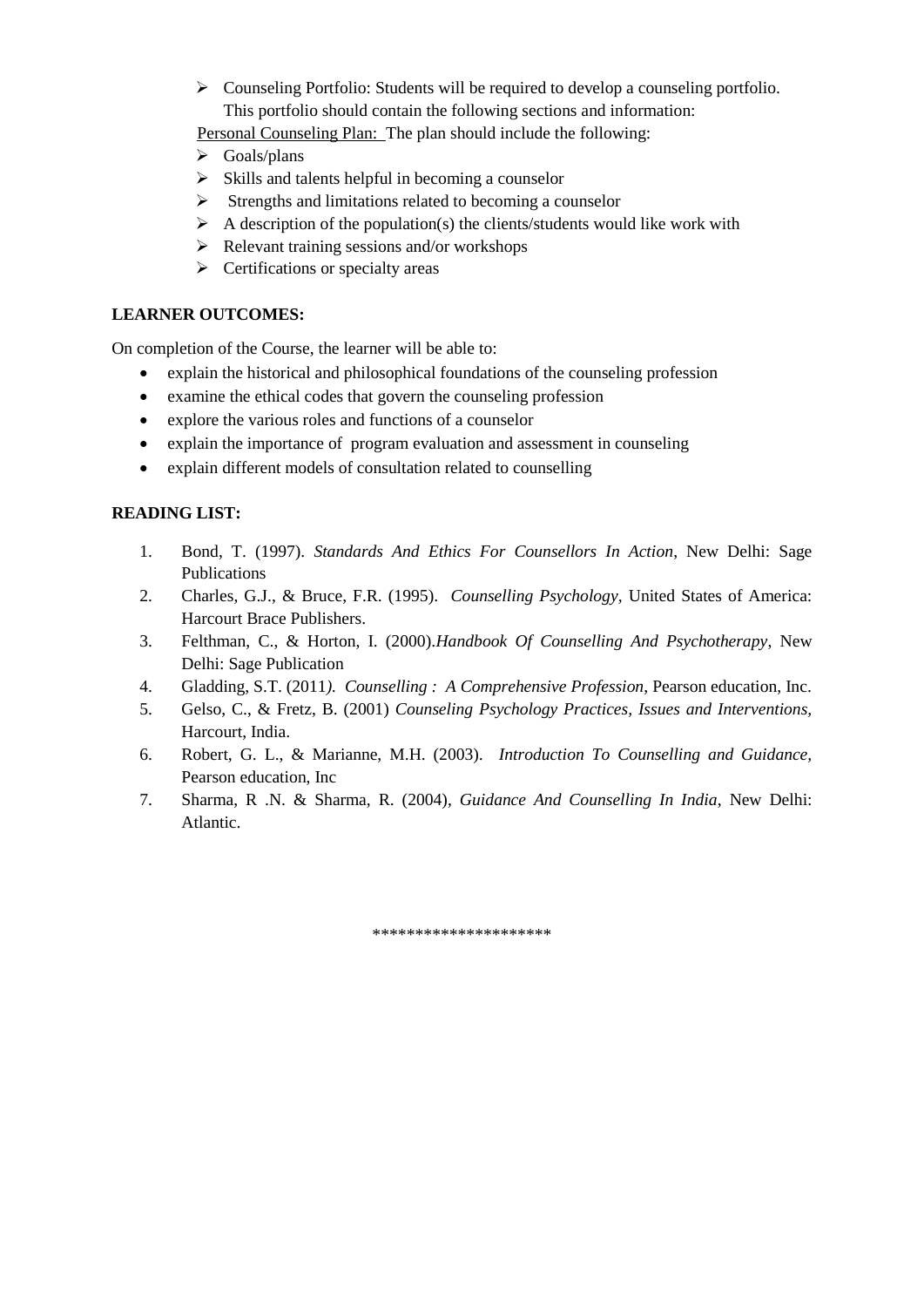### **POST GRADUATE DIPLOMA IN COUNSELING PSYCHOLOGY PROGRAMME DETAILED SYLLABUS OF 1ST SEMESTER**

| <b>Course Code</b>             | <b>CP10400</b>                       |
|--------------------------------|--------------------------------------|
| <b>Title of the Course</b>     | <b>Practicum-I</b> (Theory +Testing) |
| <b>Nature of the Course</b>    | <b>Core Course (CC)</b>              |
| <b>End Semester</b>            | <b>60 Marks</b>                      |
| In Semester                    | 40 Marks                             |
| <b>Total Credits</b>           | 4                                    |
| <b>Distribution of Credits</b> | $L(43) + T(3) + P(18) = 64$          |

#### **COURSE OBJECTIVES:**

- To introduce the history and importance of assessment methods.
- To explain the principles of test construction along with the characteristics of standardized test.
- To introduce different Psychological tests and assessments that can be used in range of counseling settings with different population.

| <b>UNITS</b>                   | <b>CONTENTS</b>                                                                                                                                                                                                                                                                                                                                                                                                                                                                                                           | L                                                                                                           | Т              | P |
|--------------------------------|---------------------------------------------------------------------------------------------------------------------------------------------------------------------------------------------------------------------------------------------------------------------------------------------------------------------------------------------------------------------------------------------------------------------------------------------------------------------------------------------------------------------------|-------------------------------------------------------------------------------------------------------------|----------------|---|
| 1<br>(15 Marks)                | <b>INTRODUCTION</b><br>1.1<br>Introduction to Psychological Assessment<br>Brief history of Psychological Assessment<br>1.2<br>Current developments in the field of<br>1.3<br>Psychological Assessment<br>1.4 Different types of Psychological<br>Assessment<br>Projective Assessment<br>O<br>Psychometric Assessment<br>$\circ$<br><b>Clinical Interview</b><br>$\circ$<br>Assessment of Intellectual Functioning (IQ)<br>$\circ$<br><b>Personality Assessment</b><br>$\circ$<br><b>Behavioral Assessment</b><br>$\Omega$ | $\overline{c}$<br>$\frac{2}{3}$<br>7                                                                        | $\overline{2}$ | 2 |
| $\overline{2}$<br>$(15$ Marks) | <b>TESTS MEASUREMENT &amp; STANDARDIZATION</b><br>2.1<br>General steps of test construction<br>2.2<br>Item analysis:<br>Purpose of item analysis<br>$\circ$<br>Item difficulty<br>$\circ$<br>Item discrimination<br>$\bigcap$<br>Reliability: Meaning,<br>2.3<br>factors<br>types<br>and<br>influencing reliability of test scores.<br>2.4<br>Validity: Meaning, types and methods<br>of<br>calculating validity.<br>2.5<br>Norms: Meaning and types (percentile &standard<br>scores)                                     | $\overline{2}$<br>$\overline{c}$<br>$\overline{c}$<br>$\mathbf{1}$<br>$\overline{3}$<br>$\overline{2}$<br>3 | $\mathbf{1}$   | 2 |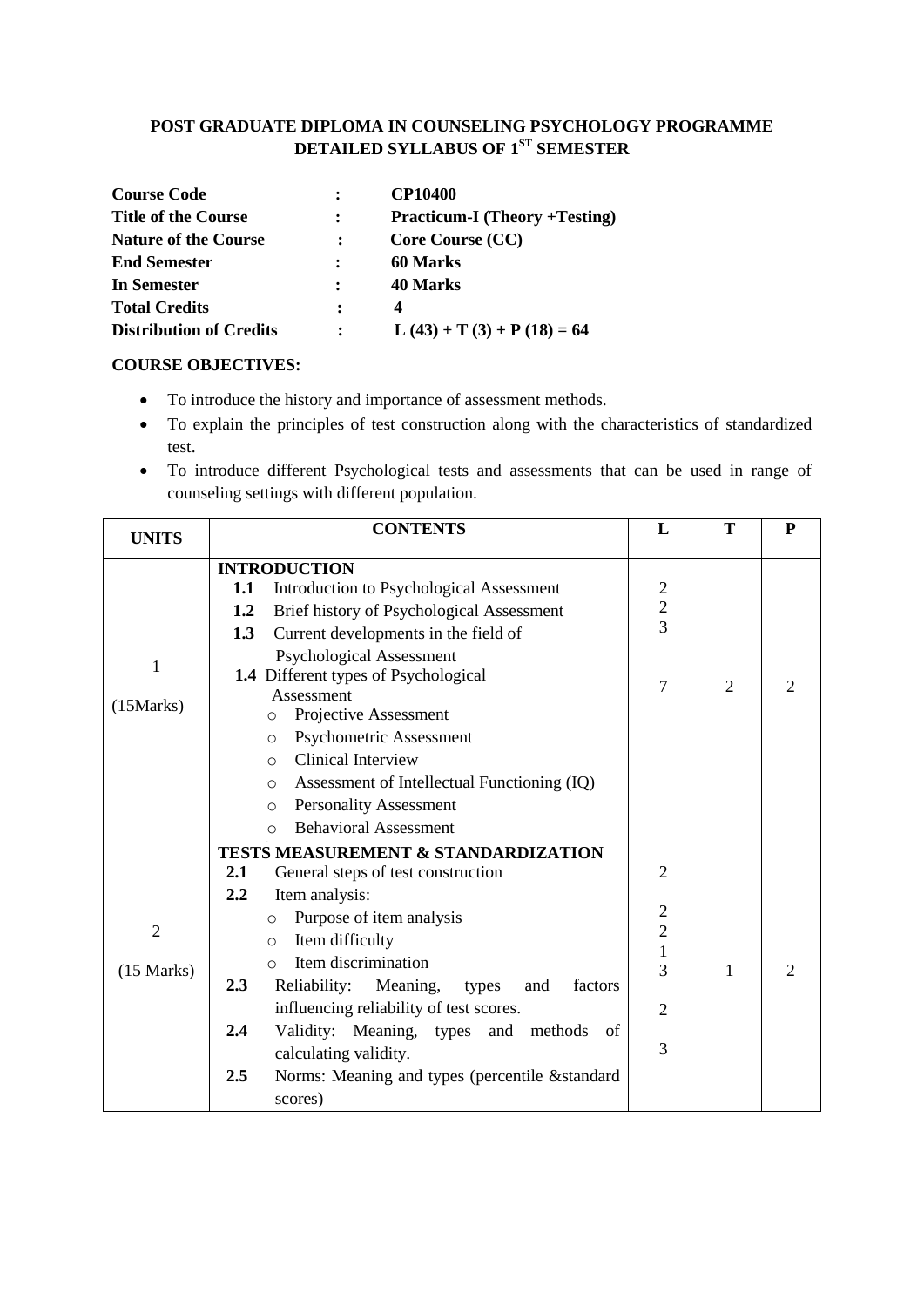|                      | <b>PRACTICALS</b>       |                                           |    |               |    |
|----------------------|-------------------------|-------------------------------------------|----|---------------|----|
|                      |                         | 3.1 Personality Assessment (Objective)    |    |               |    |
|                      | $\circ$                 | Kundu Introversion Extroversion Inventory | 1  |               |    |
|                      | $\bigcirc$              | <b>Free Association Test</b>              |    |               |    |
|                      | $\circ$                 | <b>Sentence Completion Test</b>           |    |               |    |
| 3                    | $\circ$                 | <b>Eysenck personality Questionnaire</b>  |    |               | 16 |
| $(15 \text{ marks})$ |                         | <b>3.2. Family Relationship Scale</b>     |    |               |    |
|                      | $\circ$                 | Parent Child Relationship Scale           |    |               |    |
|                      | $\circ$                 | Home Environment Inventory                |    |               |    |
|                      | $\circ$                 | Family Relationship Inventory             |    |               |    |
|                      | <b>PRACTICALS</b>       |                                           |    |               |    |
|                      |                         | 4.1 Organization behaviour                |    |               |    |
|                      | O                       | Organizational Job Satisfaction           | 1  |               |    |
| 4                    | O                       | <b>Work Motivation Test</b>               |    |               |    |
| $(15 \text{ marks})$ | <b>4.2 Other Scales</b> |                                           |    |               |    |
|                      | $\circ$                 | <b>Locus of Control</b>                   |    |               | 16 |
|                      | $\circ$                 | Bell's Adjustment Inventory               |    |               |    |
|                      | $\circ$                 | <b>Aggression Scale</b>                   |    |               |    |
|                      | $\circ$                 | <b>Quality of Life Scale</b>              |    |               |    |
|                      | $\circ$                 | Coping Strategies Scale                   |    |               |    |
|                      |                         | <b>Total</b>                              | 43 | 3             | 36 |
|                      | Where,                  | <b>T:</b> Tutorials<br>L: Lectures        |    | P: Practicals |    |

**N.B:** *Conduction of the given tests (at least any ten) in the laboratory condition under the supervision of the course teacher followed by the report writing.*

#### **MODES OF ASSESSMENT:**

#### **In- semester Assessment (40 Marks)**

| $\bullet$ | Sessional Exams (2 Exams of 10 marks each)             | 10Marks $X$ 2 = 20 Marks |
|-----------|--------------------------------------------------------|--------------------------|
|           | • Conduction of test                                   | :5                       |
|           | • Practical note book                                  | $\therefore$ 5           |
|           | $\bullet$ Viva                                         | $\div$ 5                 |
|           | • Performance in the laboratory in the entire semester | $\therefore$ 5           |
|           |                                                        |                          |

#### **LEARNER OUTCOMES:**

On completion of the Course, the learner will be able to:

- explain and conduct the basic psychological tests that are used in different settings .
- demonstrate various psychological assessment techniques and their importance.

#### **READING LIST:**

- 1. Anastasi, A. & Urbina, S. (1997). *Psychological Testing*. N.D.: Pearson Education.
- 2. Coaley, K.(2009) *An Introduction to Psychological Assessment and Psychometrics*. Sage Publications. New Delhi
- 3. Gregory, R.J. (2005*). Psychological Testing: History, Principles and Applications.* New Delhi: Pearson Education.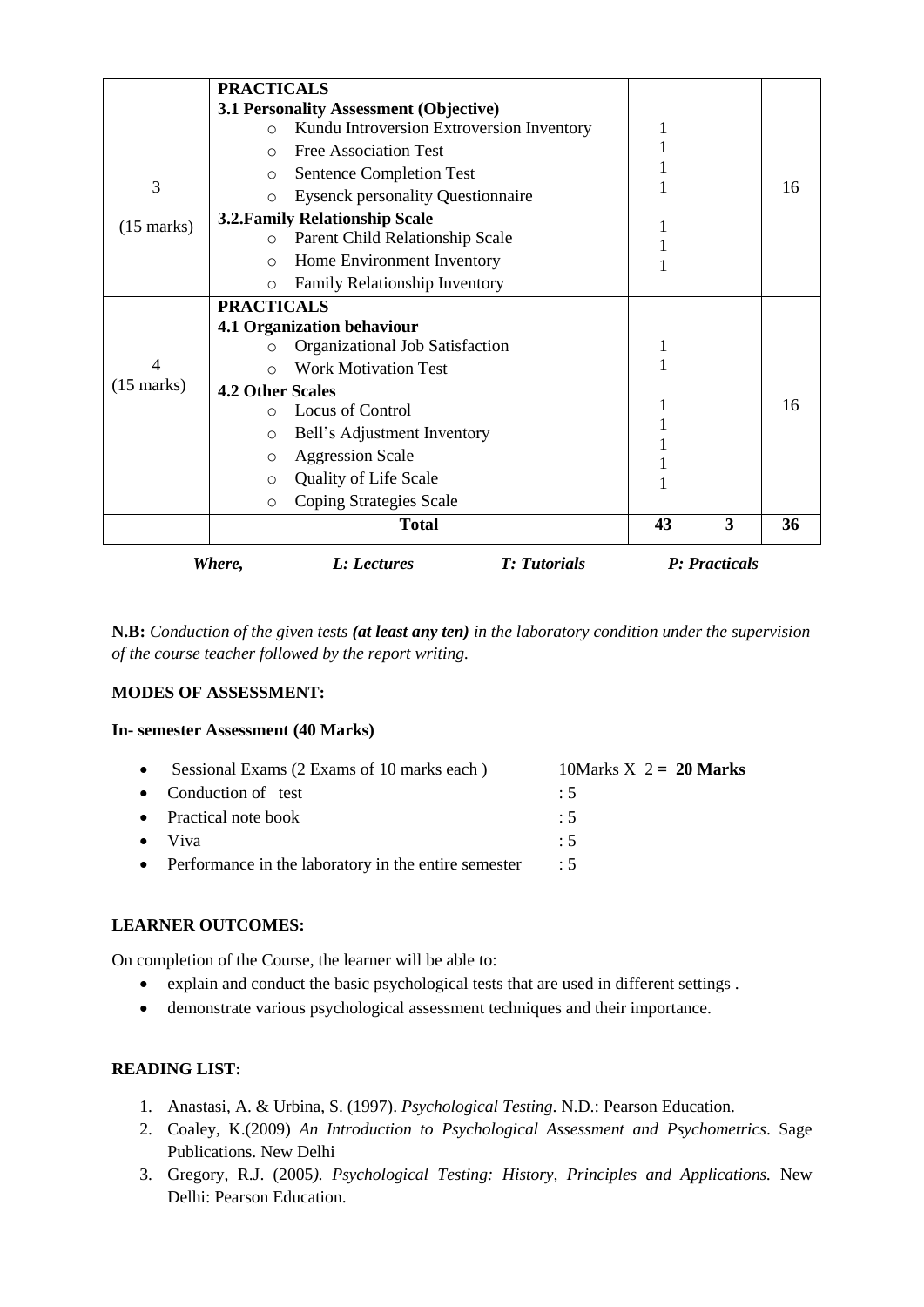- 4. Goldstein, G. and Hersen, M. (2000) *Handbook of Psychological Assessment*.(3<sup>rd</sup>Edition). Oxford: Elsevier science.
- 5. Singh, A.K. (2006). *Tests, Measurements and Research Methods in Behavioural Sciences*. Patna: Bharati Bhavan.

\*\*\*\*\*\*\*\*\*\*\*\*\*\*\*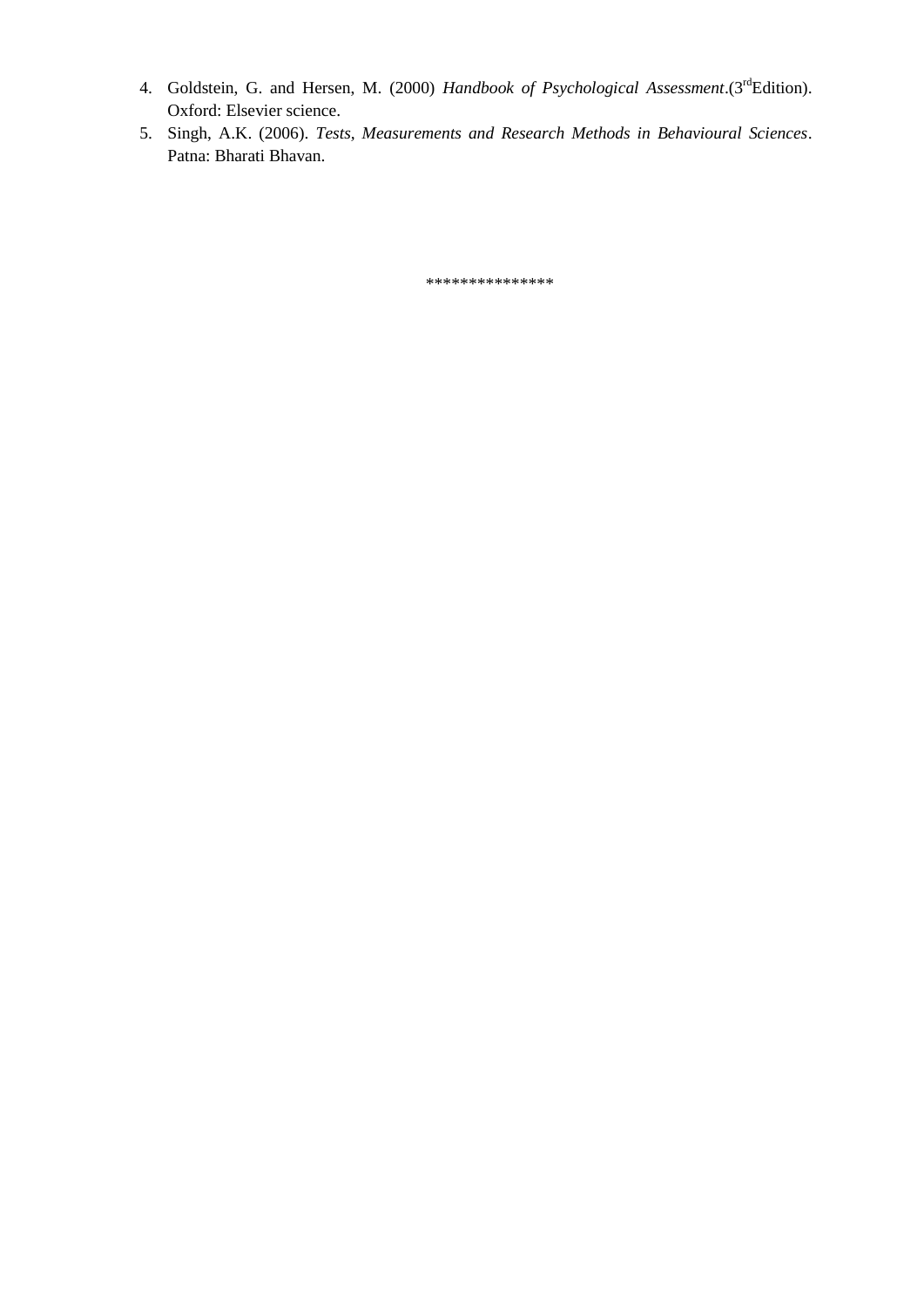# **POST GRADUATE DIPLOMA IN COUNSELING PSYCHOLOGY PROGRAMME DETAILED SYLLABUS OF 1ST SEMESTER**

| <b>Course Code</b>             | $\ddot{\phantom{a}}$ | <b>CP 10500</b>                                   |
|--------------------------------|----------------------|---------------------------------------------------|
| <b>Title of the Course</b>     | $\ddot{\cdot}$       | <b>INTRODUCTION TO COUNSELING AND INTER</b>       |
|                                |                      | PERSONAL SKILLS                                   |
| <b>Nature of the Course</b>    | $\mathbf{r}$         | <b>Ability/Skill Enhancement course (AEC/SEC)</b> |
| <b>End Semester</b>            | $\ddot{\cdot}$       | 30 Marks                                          |
| In Semester                    | $\ddot{\phantom{a}}$ | 20 Marks                                          |
| <b>Total Credits</b>           | $\ddot{\cdot}$       | 2                                                 |
| <b>Distribution of Credits</b> | $\ddot{\phantom{a}}$ | L $(30) + T(2) + P(0) = 32$                       |

#### **COURSE OBJECTIVES:**

- To identify the professional and personal qualities of the Counselor and the Counseling relationship.
- To introduce the basic skills of Counseling within an evolving practice environment
- To explain the ethical issues involved in the process of Counseling.

| <b>UNITS</b>                 | <b>CONTENTS</b>                                                                                                                                                                                                                                                                                                                                                                                                                                                                                                                                                                                     | L                              | T  | $\mathbf{P}$ |
|------------------------------|-----------------------------------------------------------------------------------------------------------------------------------------------------------------------------------------------------------------------------------------------------------------------------------------------------------------------------------------------------------------------------------------------------------------------------------------------------------------------------------------------------------------------------------------------------------------------------------------------------|--------------------------------|----|--------------|
| $\mathbf{1}$<br>(15 Marks)   | <b>INTRODUCTION</b><br>1.1 Personality characteristics of counselor<br>Personal qualities of an effective counselor<br>$\circ$<br>Factors that help in maintaining effectiveness<br>$\circ$<br>1.2 Basic Counseling skills<br>Observation skills<br>$\circ$<br>Active listening<br>$\circ$<br>Questioning<br>$\circ$<br>Communication skills (Listening, feedback, Non verbal)<br>$\circ$<br>Making notes and reflections.<br>$\circ$<br>Advanced skills- Confrontation, Self disclosure,<br>$\circ$<br>Immediacy, Transference and countertransference, dealing<br>with resistance and reluctance. | $\overline{2}$<br>5            | 1  |              |
|                              | <b>COUNSELING RELATIONSHIP AND ETHICAL</b><br><b>GUIDELINES</b><br>2.1 Factors influencing the counseling process<br>2.2 Initial interview, Types of Initial interview                                                                                                                                                                                                                                                                                                                                                                                                                              | $\mathbf{2}$<br>$\overline{2}$ |    |              |
| $\overline{2}$<br>(15 Marks) | Conducting the initial interview<br>$\circ$<br>2.3 Working through the counseling relationship<br>Changing perception, Leading, Multi-focused, Responding,<br>$\circ$<br>Empathy, Self-disclosure, Immediacy, Humor,<br>Confrontation, Contracting, Rehearsal, Transference and                                                                                                                                                                                                                                                                                                                     | 12                             | 1  |              |
|                              | Counter-transference, dealing with resistance and<br>reluctance.<br>2.4 Termination of the counseling relationship<br>Need for termination<br>$\Omega$                                                                                                                                                                                                                                                                                                                                                                                                                                              | 3                              |    |              |
|                              | Timing of termination<br>$\circ$<br>Issues of termination<br>$\circ$                                                                                                                                                                                                                                                                                                                                                                                                                                                                                                                                | $\overline{4}$                 |    |              |
|                              | 2.5 Ethics and counseling<br>Need for Ethical codes<br>$\circ$<br>Ethical codes and guidelines-Rights of client<br>$\circ$<br>Dual relationship in counseling practices<br>$\circ$<br>Ethical issues in the assessment process.<br>$\circ$                                                                                                                                                                                                                                                                                                                                                          |                                |    |              |
|                              | <b>Total</b>                                                                                                                                                                                                                                                                                                                                                                                                                                                                                                                                                                                        | 30                             | 02 |              |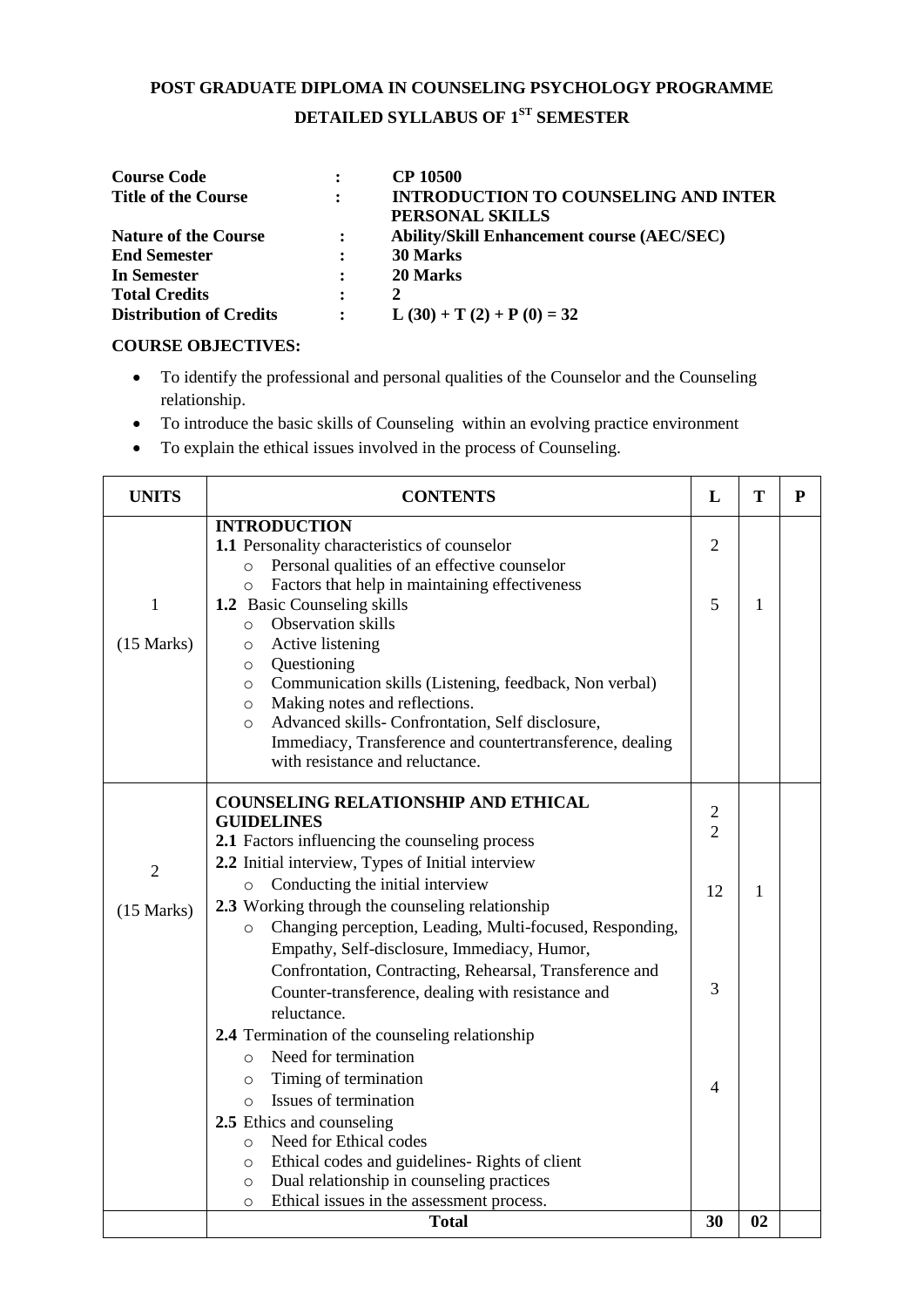*Where, L: Lectures T: Tutorials P: Practicals*

#### **MODES OF ASSESSMENT:**

- $\bullet$  Sessional Exams  $= 10$ **marks.**
- Students shall have to choose any one/two of the following suggested activities in a semester for their in-semester assessment.  $= 10$ **marks**
	- $\triangleright$  Seminar presentation on any of the relevant topics from the syllabus
	- $\triangleright$  Case study presentation on any of the relevant topic
	- $\triangleright$  Debates and discussion on any topic
	- $\triangleright$  Role play for demonstration of the skills
	- $\triangleright$  Discussion based on screening of a movie.

#### **LEARNER OUTCOMES:**

After completion of the course the learner will be able to:

- describe the professional guidelines of counseling with an understanding of the professional, personal and ethical standards of the profession
- explain the various skills required to be effectively functioning as Counselors.

#### **READING LIST:**

- 1. Bond, T., (1997). *Standards and Ethics for counsellors in action*. New Delhi: Sage Publications.
- 2. Charles, G.J., & Bruce, F.R., (1995). *Counselling Psychology.* United States of America: Harcourt Brace Publishers.
- 3. Gladding, S.T.,(2011*). Counselling : A Comprehensive profession*. Pearson education, Inc.
- 4. Robert, G. L., & Marianne, M.H., (2003). *Introduction to Counselling and Guidance.* Pearson education, Inc.

\*\*\*\*\*\*\*\*\*\*\*\*\*\*\*\*\*\*\*\*\*\*\*\*\*\*\*\*\*\*\*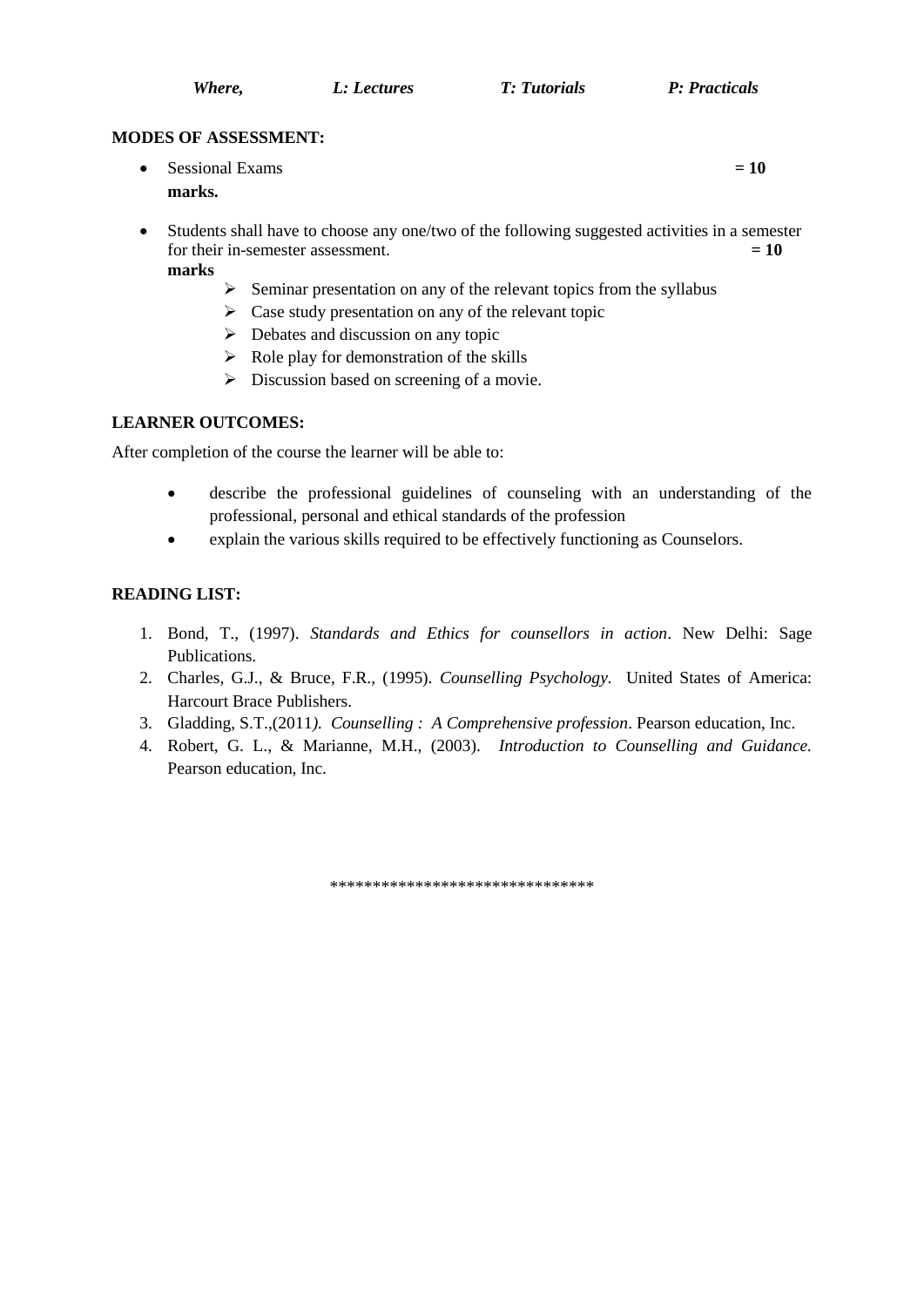# **POST GRADUATE DIPLOMA IN COUNSELING PSYCHOLOGY PROGRAMME DETAILED SYLLABUS OF 1ST SEMESTER**

| <b>Course Code</b>              | $\ddot{\cdot}$       | <b>CP10600</b>                          |
|---------------------------------|----------------------|-----------------------------------------|
| <b>Title of the Course</b>      |                      | <b>SELF AND PERSONAL GROWTH</b>         |
| <b>Nature of the Course</b>     |                      | <b>Ability Enhancement Course (AEC)</b> |
| <b>End Semester</b>             |                      | <b>30 Marks</b>                         |
| In Semester                     | $\ddot{\phantom{a}}$ | 20 Marks                                |
| <b>Total Credits</b>            | :                    | 2                                       |
| <b>Distribution of Credits:</b> |                      | $L(27) + T(3) + P(2) = 32$              |

#### **COURSE OBJECTIVES**

- To introduce the student to the concept of self and personal growth
- $\bullet$  To expose the students for learning through experience & reflection, learning by doing combined with reflection.
- To engage the learners through a variety of experiential methodologies in direct experience and focused reflection in order to increase knowledge, develop skills and clarify values.

| <b>UNITS</b>                           | <b>CONTENTS</b>                                                                                                                                                                                                                                                                                                                                                                                                                | L                                         | Т              | P |
|----------------------------------------|--------------------------------------------------------------------------------------------------------------------------------------------------------------------------------------------------------------------------------------------------------------------------------------------------------------------------------------------------------------------------------------------------------------------------------|-------------------------------------------|----------------|---|
| $\mathbf{1}$<br>$(15 \text{ marks})$   | <b>INTRODUCTION TO SELF &amp; PERSONAL GROWTH</b><br>1.1 Self – meaning, Understanding self in context<br>to culture, values and beliefs.<br>1.2 Self esteem- meaning, definitions & relevance<br><b>1.3</b> Personal growth, consciousness $\&$ self actualization-<br>meaning, & relevance<br>1.4 Understanding and expressing emotions & Emotional<br>management (dealing with negative emotions as shame, guilt<br>,anger) | 4<br>$\overline{3}$<br>4<br>4             |                |   |
| $\overline{2}$<br>$(15 \text{ marks})$ | <b>EXPERIENTIAL PARADIGM IN PRACTICE</b><br>2.1 Facilitating self awareness through reflective exercises<br>2.2 Personal SWOT analysis<br>2.3 Setting and achieving goals- Effective time management<br><b>2.4</b> Developing emotional strength-regulating emotions to<br>enhance happiness & well-being.<br>2.5 Positive emotions and personal transformation (resilience,<br>optimism, compassion, forgiveness etc)         | 3<br>$\frac{2}{2}$<br>$\overline{2}$<br>3 | $\overline{2}$ | っ |
|                                        | <b>Total</b>                                                                                                                                                                                                                                                                                                                                                                                                                   | 27                                        | 3              |   |

*Where, L: Lectures T: Tutorials P: Practicals*

#### **MODES OF ASSESSMENT:**

• Sessional Exams **= 10 marks.** 

- Students have to choose any one /two of the following suggested activities in a semester for their in-semester assessment  $= 10$  marks
	- $\triangleright$  Seminar presentation on any of the relevant topics from the syllabus.
	- > Reflective Journal
	- $\triangleright$  Concept note
	- $\triangleright$  Critical analysis of theories and approaches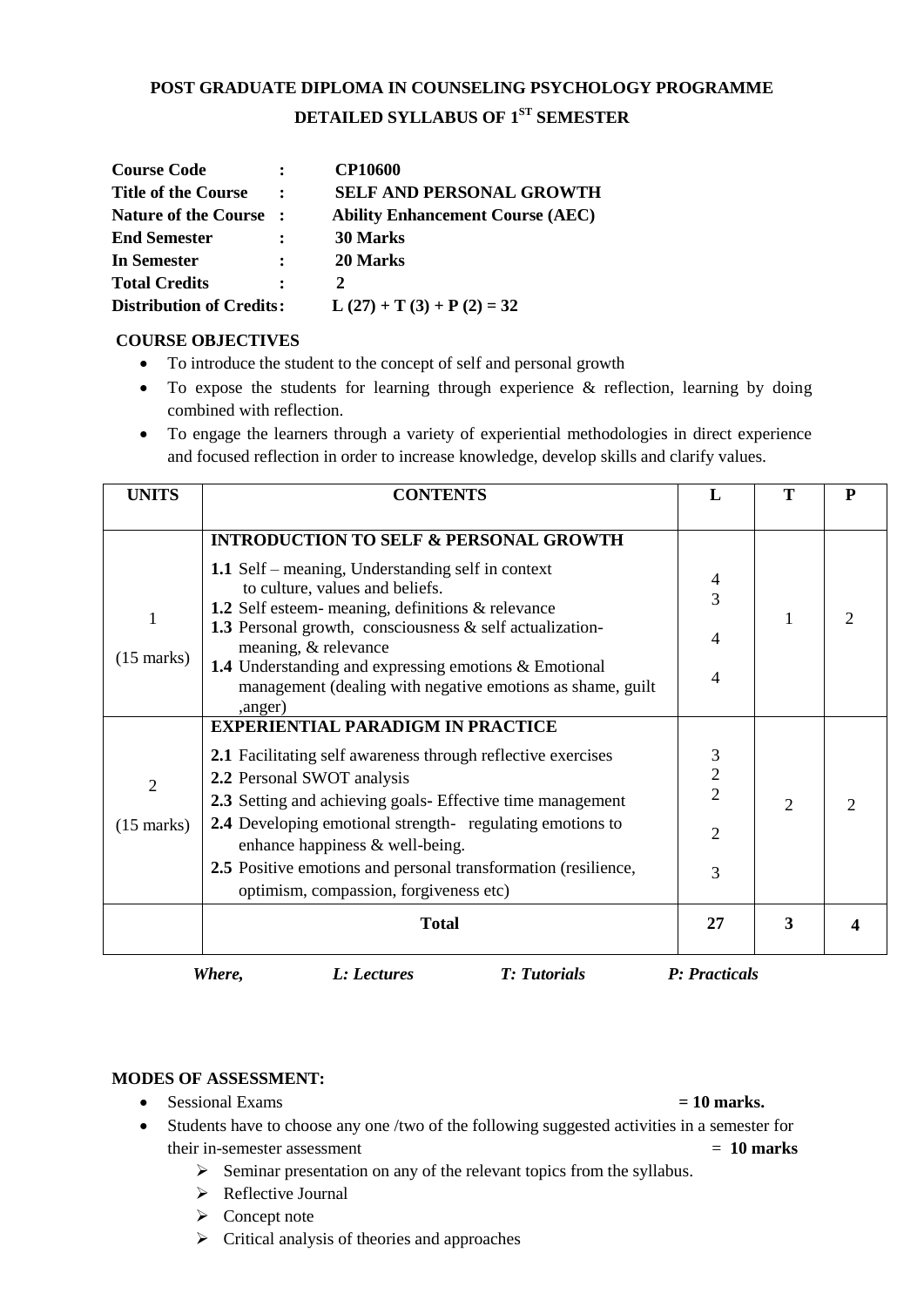#### **LEARNER OUTCOMES:**

After the completion of this course, the learner will be able to:

- explain and apply the knowledge of the self and use it as a tool of inquiry with their clients.
- develop the ability to reflect on their self and personal growth and increase knowledge, develop skills and clarify values.
- develop a better understanding of their self.

#### **READING LIST:**

- 1. Atherton, J.B. (2002). *Learning and teaching: Teaching from experience*, Columbus. Ohio: Merrill.
- 2. Carr, A. (2011). *Positive Psychology: The science of happiness and human strength*. Routledge
- 3. Cornelissen, R.M.J., Misra, G., & Varma, S. (2011). *Foundations of Indian Psychology*, Dorling Kindersley (India) Pvt. Ltd.
- 4. Exeter, D.J. (2001). *Learning in the outdoors.* London: Outward Bound.
- 5. Vohra, S.S. & Kailash. S. (2010). *Experiential learning (section III) in Psychology of Turbulent Relationships*. New Delhi: Icon Publishers.

\*\*\*\*\*\*\*\*\*\*\*\*\*\*\*\*\*\*\*\*\*\*\*\*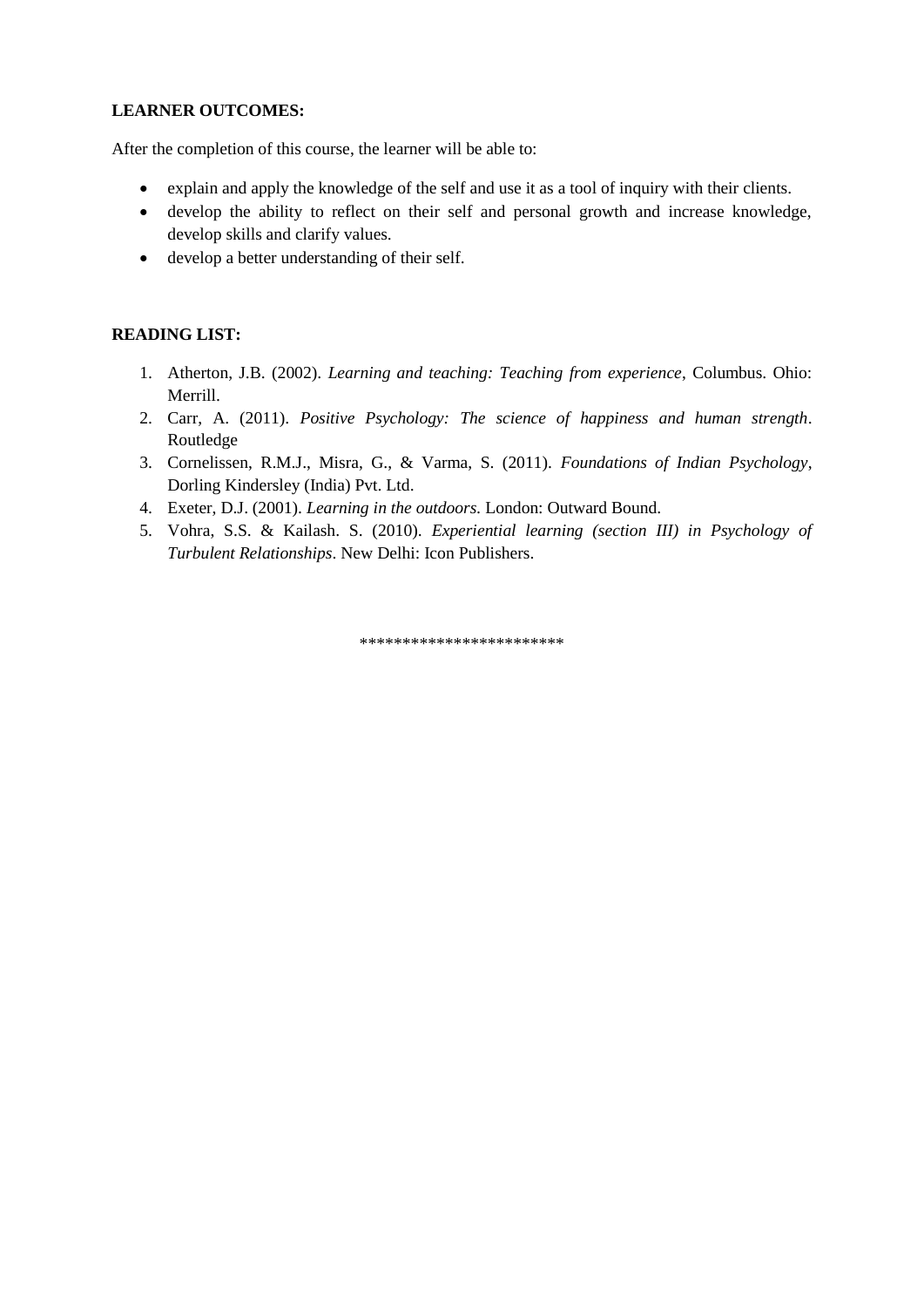#### **POST GRADUATE DIPLOMA IN COUNSELING PSYCHOLOGY PROGRAMME DETAILED SYLLABUS OF 2ND SEMESTER**

| <b>Course Code</b>         | $\ddot{\cdot}$       | <b>CP 20100</b>                                               |
|----------------------------|----------------------|---------------------------------------------------------------|
| <b>Title of the Course</b> | $\sim$ 1.            | THEORETICAL APPROACHES- PSYCHODYNAMIC AND                     |
|                            |                      | <b>BEHAVIOURAL</b>                                            |
| Nature of the Course:      |                      | <b>Core Course (CC)</b>                                       |
| <b>End Semester</b>        | $\ddot{\cdot}$       | 60 Marks                                                      |
| In Semester                | $\ddot{\phantom{a}}$ | 40 Marks                                                      |
| <b>Total Credits</b>       | $\bullet$            | 4                                                             |
|                            |                      | <b>Distribution of Credits:</b> $L (59) + T (5) + P (0) = 64$ |

#### **COURSE OBJECTIVES:**

- To enable the students to have an insight into the psychoanalytic and behaviorism therapeutic approaches to counseling.
- To enable students in identifying the integrative approaches to counseling with focus on its application.

| <b>UNITS</b>   | <b>CONTENTS</b>                                            | L  | T              | $\mathbf{P}$ |
|----------------|------------------------------------------------------------|----|----------------|--------------|
|                | PSYCHOANALYTIC & NEOPSYCHOANALYTIC                         |    |                |              |
|                | <b>THERAPY</b>                                             |    |                |              |
|                | 1.1 Psychoanalytic interventions                           | 5  |                |              |
|                | Key concepts<br>$\circ$                                    |    |                |              |
|                | The therapeutic process<br>$\circ$                         |    |                |              |
|                | Therapeutic techniques and procedures<br>$\circ$           |    |                |              |
| $\mathbf{1}$   | Summary and evaluation<br>$\circ$                          |    |                |              |
|                | Case discussion<br>$\Omega$                                | 5  | $\mathbf{1}$   |              |
| $(15$ marks)   | 1.2 Adlerian interventions                                 |    |                |              |
|                | Key concepts<br>$\circ$                                    |    |                |              |
|                | The therapeutic process<br>$\circ$                         |    |                |              |
|                | Therapeutic techniques and procedures<br>$\circ$           |    |                |              |
|                | Summary and evaluation<br>$\circ$                          |    |                |              |
|                | Case discussion<br>$\Omega$                                | 5  |                |              |
|                | 1.3 Jung Psychotherapy                                     |    |                |              |
|                | Key concepts<br>$\circ$                                    |    |                |              |
|                | Therapeutic process<br>$\circ$                             |    |                |              |
|                | Therapeutic techniques and procedures<br>$\circ$           |    |                |              |
|                | <b>BEHAVIOURAL THERAPY</b>                                 |    |                |              |
|                | 2.1 Behavioural interventions                              | 11 |                |              |
|                | Key concepts<br>$\circ$                                    |    |                |              |
| $\overline{2}$ | Classical conditioning procedures-Relaxation<br>$\circ$    |    |                |              |
|                | training, Flooding, Systematic Desensitization, In         |    | $\overline{2}$ |              |
| $(15$ marks)   | Vivo exposure.                                             |    |                |              |
|                | Operant procedures-Application of Reinforcement<br>$\circ$ |    |                |              |
|                | principles, Contingency management                         |    |                |              |
|                | Social Learning principle- Modeling, Assertion<br>$\circ$  |    |                |              |
|                | training, Social skill training.                           |    |                |              |
|                | Summary and evaluation<br>$\circ$                          |    |                |              |
|                | Case discussion<br>$\circ$                                 |    |                |              |
|                | <b>COGNITIVE BEHAVIOR THERAPY</b>                          |    |                |              |
|                | Cognitive Behavioural psychotherapy<br>3.1                 | 6  |                |              |
|                | Introduction to Albert Ellis Rational Emotive<br>$\circ$   |    |                |              |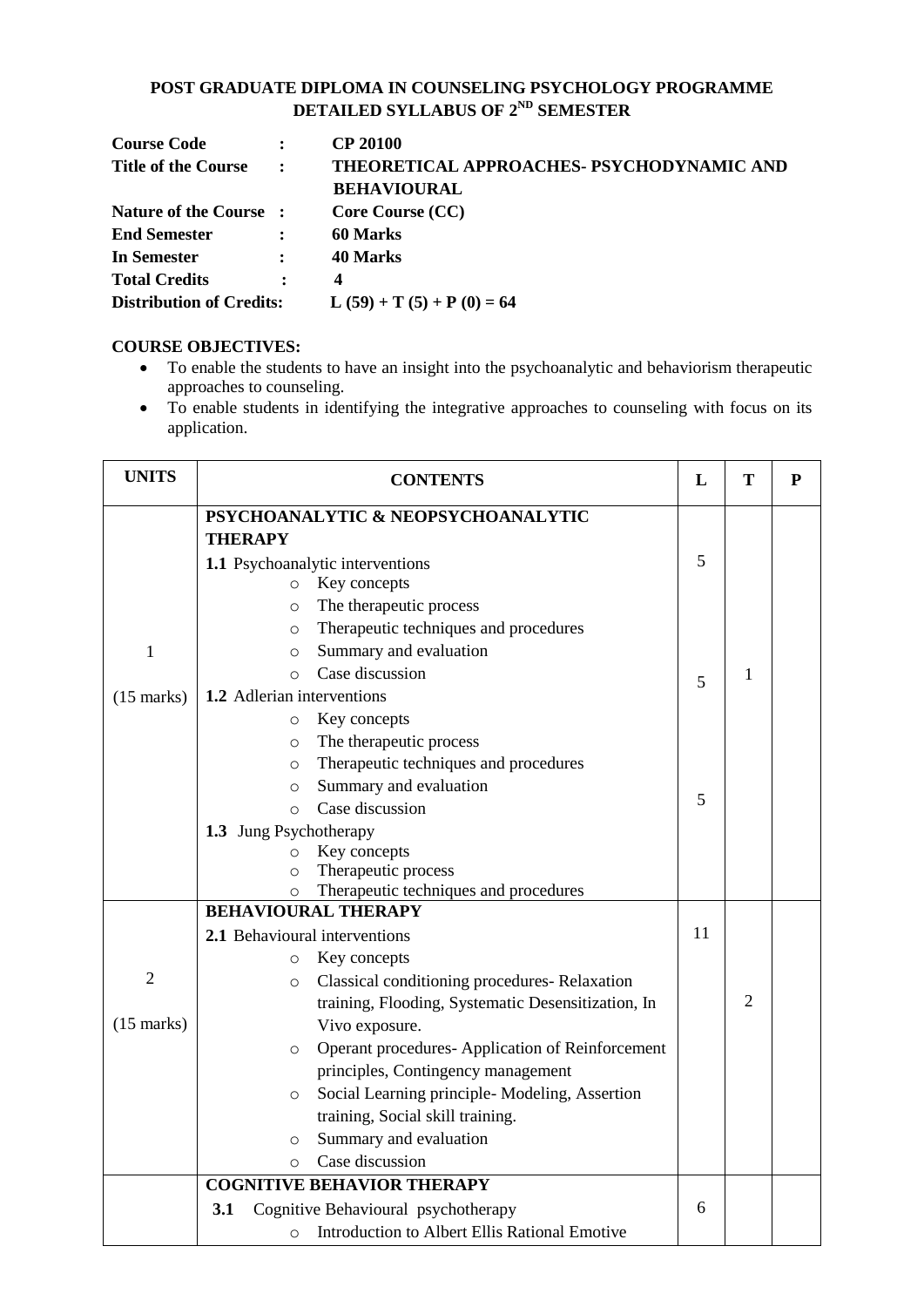|                      | Where, | <b>T:</b> Tutorials<br>L: Lectures                       | P: Practicals  |   |  |
|----------------------|--------|----------------------------------------------------------|----------------|---|--|
|                      |        | <b>Total</b>                                             | 59             | 5 |  |
|                      | 4.7    | Grief Counseling and Therapy, Crises counseling          | $\overline{2}$ |   |  |
|                      | 4.6    | Reality Therapy/Approach and Choice Theory               | $\overline{2}$ |   |  |
|                      | 4.5    | <b>Multimodal Therapy</b>                                | $\overline{c}$ |   |  |
|                      | 4.4    | Transactional analysis                                   | 3              |   |  |
|                      |        | based approaches and integrative implications.           |                |   |  |
|                      | 4.3    | Postmodernism Variant: Solution focused strength         | $\overline{4}$ |   |  |
| $(15 \text{ marks})$ |        | Case discussion<br>$\circ$                               |                |   |  |
|                      |        | Therapeutic process<br>O                                 |                | 1 |  |
| $\overline{4}$       | 4.2    | Family system Therapy                                    | 4              |   |  |
|                      |        | Case discussion<br>$\bigcirc$                            |                |   |  |
|                      |        | Therapeutic Technique<br>$\circ$                         |                |   |  |
|                      | 4.1    | <b>Feminist Therapy</b>                                  | 4              |   |  |
|                      |        | <b>ECLECTIC APPROACHES</b>                               |                |   |  |
|                      |        | Case discussion<br>$\Omega$                              |                |   |  |
|                      |        | Summary and evaluation<br>$\circ$                        |                |   |  |
|                      |        | Techniques<br>$\circ$                                    |                |   |  |
|                      |        | Therapeutic process<br>$\circ$                           |                |   |  |
|                      |        | (CT)                                                     |                |   |  |
|                      |        | Introduction to Aaron Beck's Cognitive theory<br>$\circ$ |                |   |  |
|                      | 3.2    | Cognitive psychotherapy                                  | 6              |   |  |
| $(15$ marks)         |        | Case discussion<br>$\Omega$                              |                |   |  |
|                      |        | Summary and evaluation<br>$\circ$                        |                | 1 |  |
| 3                    |        | Therapeutic techniques and procedures<br>$\circ$         |                |   |  |
|                      |        | The therapeutic process<br>$\circ$                       |                |   |  |
|                      |        | Behavioral (REBT) theory                                 |                |   |  |

- Sessional Exams (2 Exams of 10 marks each) **10 marks x 2 = 20 marks**
- Students have to choose any one /two of the following suggested activities for their insemester assessment. **=**

#### **20 marks**

- $\triangleright$  Seminar presentation on any of the relevant topics.
- $\triangleright$  Case conceptualization and presentation
- $\triangleright$  Intervention Planning
- > Arrangement of awareness programme
- $\triangleright$  Poster presentation
- $\triangleright$  Short video making (depicting alarming issues of daily life and the need of counseling)
- $\triangleright$  Case studies
- $\triangleright$  Analytical review on a particular film/book/paper/article.

#### LEARNER OUTCOMES: After completion of the course, learner will be able to:

- explain the Psychoanalytic and Behaviorism therapeutic approaches to counseling.
- explain the application of various therapeutic approaches in an integrative manner.

#### **READING LIST:**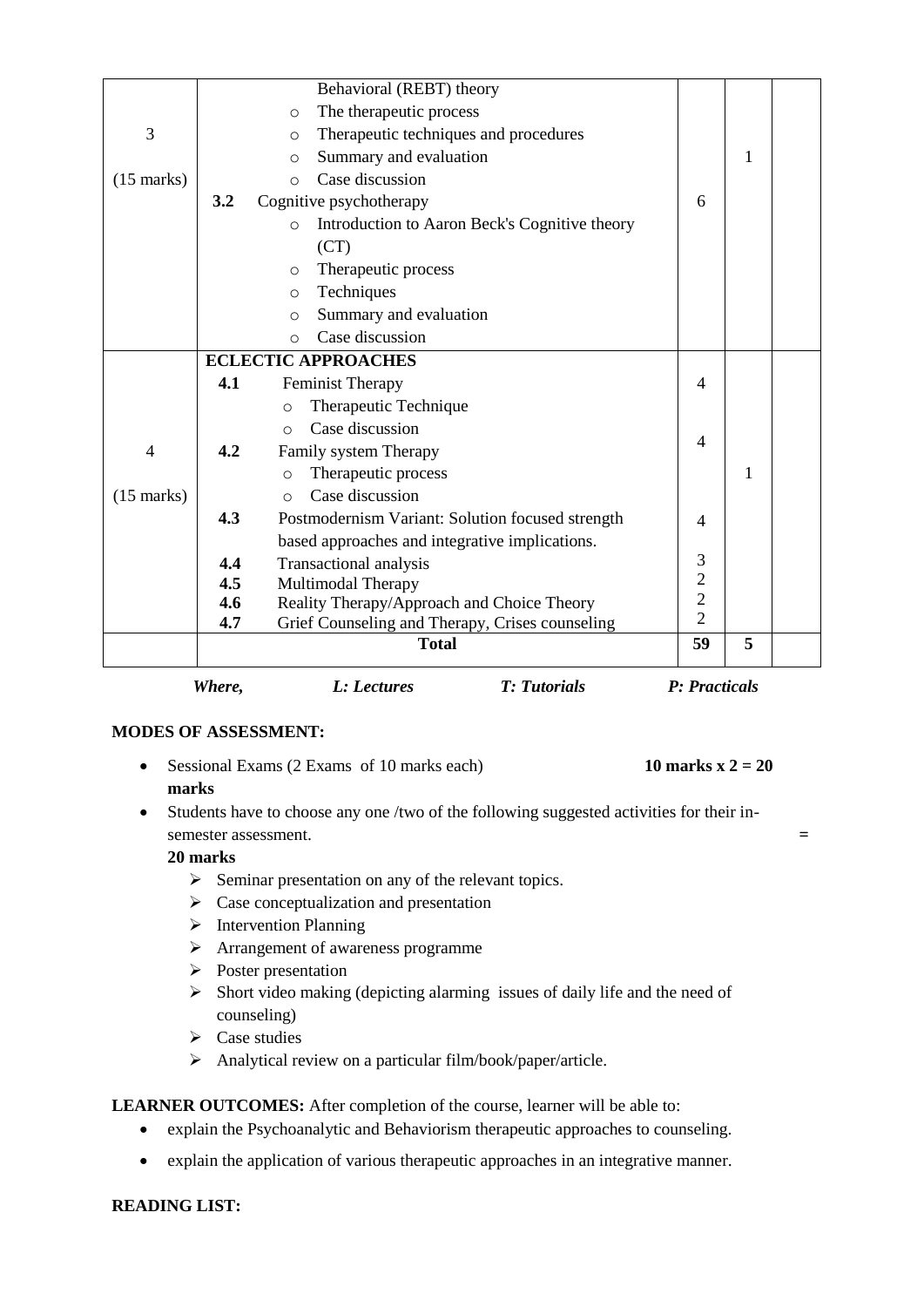- 1. Corey, G., (2008). *Theory and Practice of Counselling and Psychotherapy* ( $8<sup>th</sup>$  *edition.)* Canada: Brookes/Cole.
- 2. Corey, G., (2008). *Student manual for Theory and Practice of Counselling and Psychotherapy* (*8 th edition.*). CA: Brooks/Cole.
- 3. Gilland, B.E., & James, R.K., (1998). *Theories and Strategies in Counselling and Psychotherapy*. Singapore: Allyn and Bacon.
- 4. Scharf, R.S., (2000). *Theories of psychotherapy and counselling: Concepts and cases*  $(2<sup>nd</sup> edition.).$ Singapore: Brooks/Cole.

\*\*\*\*\*\*\*\*\*\*\*\*\*\*\*\*\*\*\*\*\*\*\*\*\*\*\*\*\*\*\*\*\*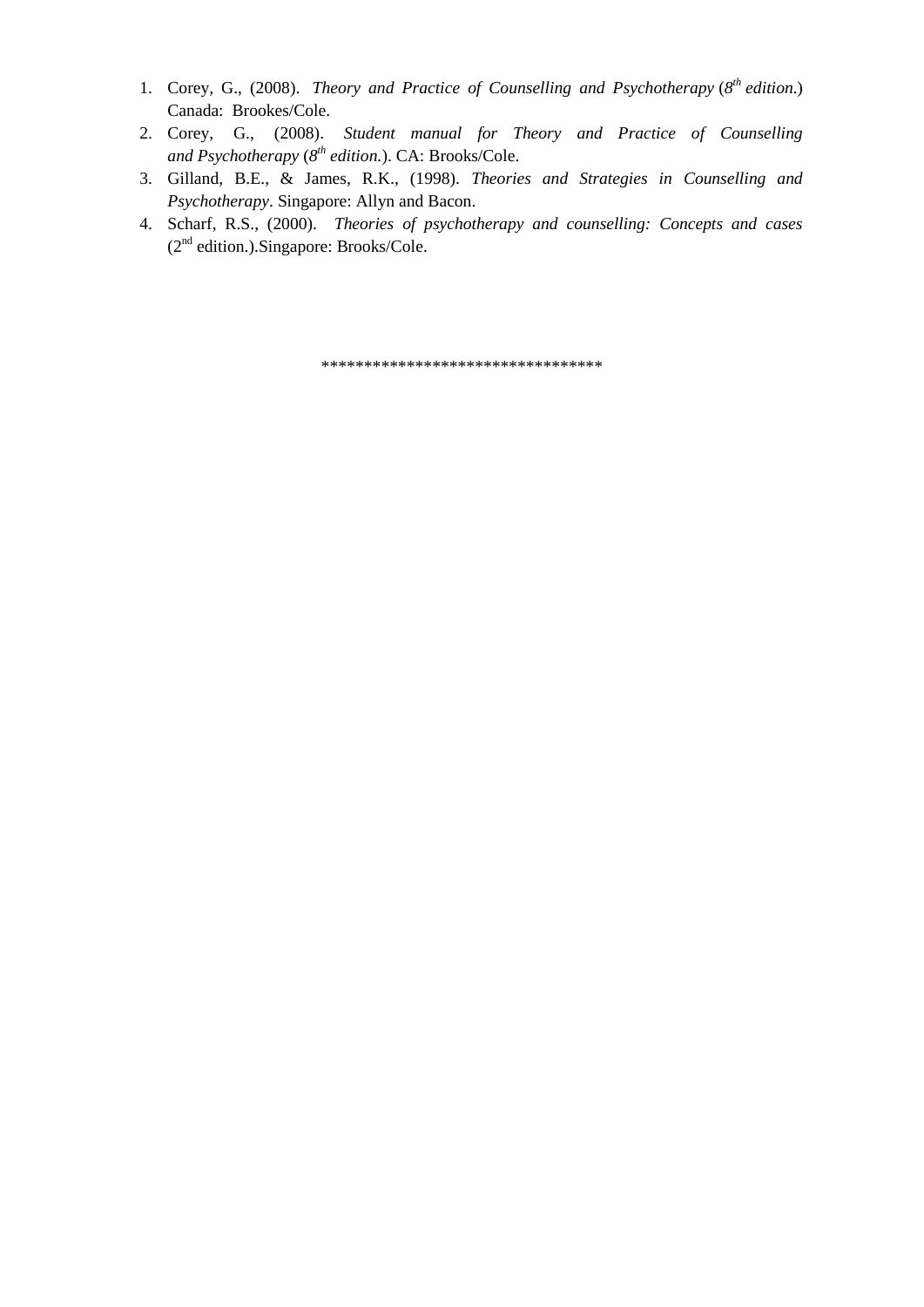#### **POST GRADUATE DIPLOMA IN COUNSELING PSYCHOLOGY PROGRAMME DETAILED SYLLABUS OF 2ND SEMESTER**

| <b>Course Code</b>             |                      | <b>CP 20200</b>                                 |
|--------------------------------|----------------------|-------------------------------------------------|
| <b>Title of the Course</b>     | $\ddot{\cdot}$       | <b>THEORETICAL APPROACHES: HUMANISTIC &amp;</b> |
|                                |                      | <b>EXISTENTIAL</b>                              |
| <b>Nature of the Course</b>    |                      | <b>Core Course (CC)</b>                         |
| <b>End Semester</b>            |                      | 60 Marks                                        |
| <b>In Semester</b>             | $\ddot{\phantom{a}}$ | 40 Marks                                        |
| <b>Total Credits</b>           |                      | $\boldsymbol{4}$                                |
| <b>Distribution of Credits</b> |                      | $L(60) + T(3) + P(1) = 64$                      |

#### **COURSE OBJECTIVES**

- Introduce the classic concepts of humanistic as well as existential approach in psychology.
- To identify and explore different methods of humanistic as well as existential approach.
- To develop an understanding of the theories and their implementation models.

| <b>UNITS</b>                 | <b>CONTENTS</b>                                                                                                                                                                                          | L              | Т | P |  |
|------------------------------|----------------------------------------------------------------------------------------------------------------------------------------------------------------------------------------------------------|----------------|---|---|--|
| $\mathbf{1}$                 | <b>INTRODUCTION TO HUMANISTIC APPROACH</b><br>1.1 Roots of Humanistic Psychology<br>Humanistic Psychology<br>$\circ$<br>Origins of Humanistic Approach As A Third Force in<br>$\circ$                    | 9              | 1 |   |  |
| (15 Marks)                   | Psychology<br>Key Figures and Their Contributions<br>$\circ$<br>1.2 Key Concepts in Humanistic Psychology<br>Organismic Valuing Primate<br>$\circ$<br>Human Nature and Development Conditions<br>$\circ$ | 6              |   |   |  |
|                              | <b>THEORETICAL PERSPECTIVE</b><br>2.1Maslow's Self-actualization Concept<br>Basic Need and Self-Actualization Needs<br>$\bigcirc$                                                                        |                |   |   |  |
| $\overline{2}$<br>(15 Marks) | $\checkmark$ Characteristics and Dynamics<br>2.2 Humanistic Theory of Human Motivation<br>Motivation Process According to Maslow<br>$\circ$<br><b>Decision Dilemmas</b>                                  | 4              | 1 |   |  |
|                              | <b>Motivation Assessment</b><br>2.3 Rogerian Model<br><b>Conditions of Human Growth</b><br>$\bigcap$<br>$\checkmark$ Role of Unconditional Positive Regard<br>Empathy and Genuineness in Self-           | 3              |   |   |  |
|                              | Development<br>2.4 Current Directions in Humanistic Approach<br><b>Meaning Centred Therapy</b><br>$\circ$<br>Dignity Therapy<br>O<br>Post-Modern Ideas<br>O                                              | $\overline{4}$ |   |   |  |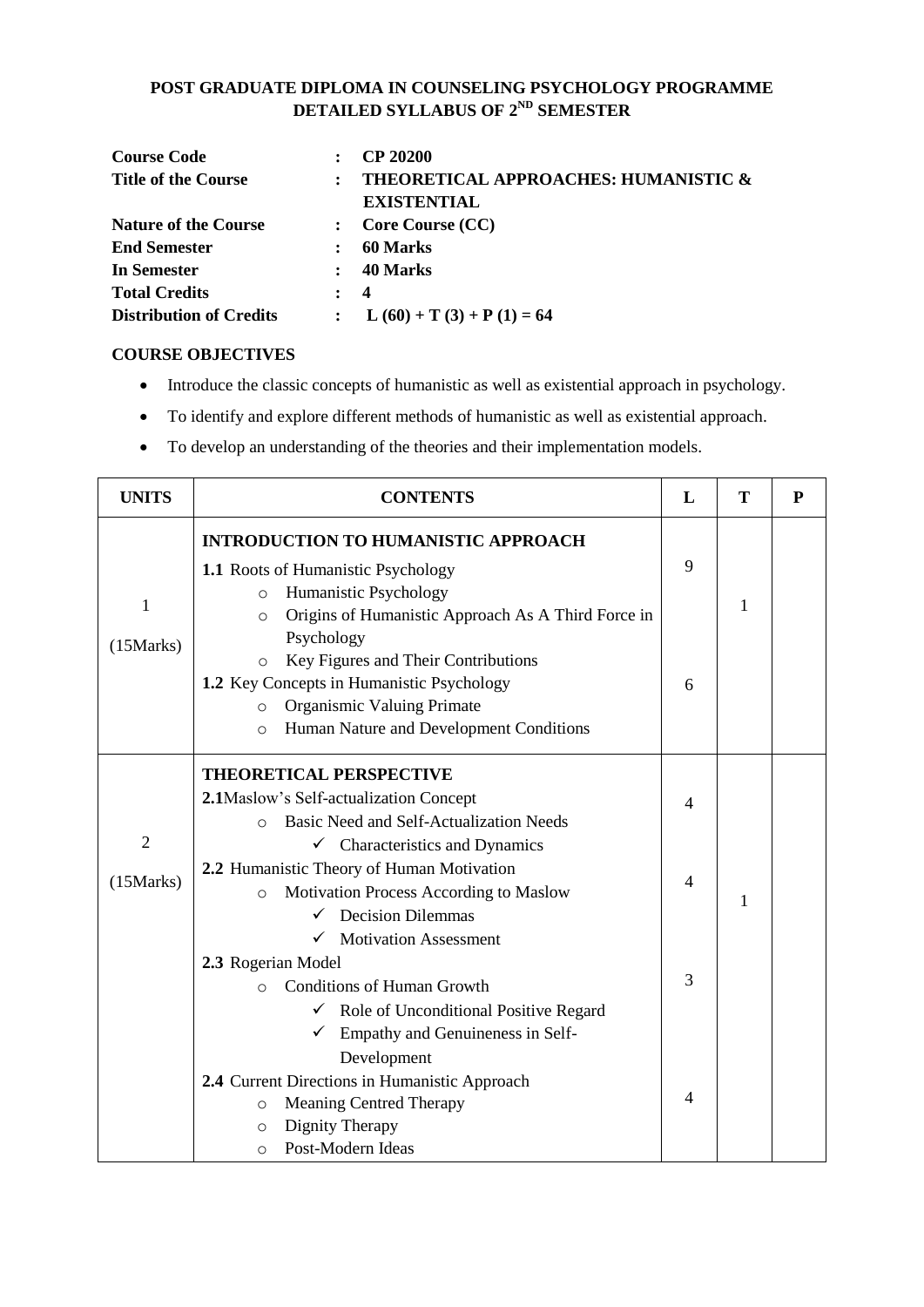|            | Where,<br>L: Lectures<br><b>T:</b> Tutorials                        | P: Practicals                             |   |                |
|------------|---------------------------------------------------------------------|-------------------------------------------|---|----------------|
|            | <b>Total</b>                                                        | 60                                        | 3 | 2              |
|            | <b>4.5</b> Cross cultural counseling: North East perspective.       | 3                                         |   |                |
| (15 Marks) | 4.4 Counseling considerations with specific cultural<br>groups.     |                                           |   |                |
|            | 4.3 Issues in Multicultural Counseling                              | $\overline{4}$                            |   | $\overline{c}$ |
| 4          | 4.2 Defining culture and Multicultural counseling                   | $\overline{\mathbf{3}}$<br>$\overline{3}$ |   |                |
|            | 4.1 Counseling across Culture and Ethnicity                         | 3                                         |   |                |
|            | <b>CROSS CULTURAL APPROACH</b>                                      |                                           |   |                |
|            | Mechanism                                                           |                                           |   |                |
|            | <b>Existential Frustration As A Healthy Motivational</b><br>$\circ$ |                                           |   |                |
|            | Model of Adaptation to Life Threatening Conditions<br>$\circ$       |                                           |   |                |
|            | Role of Self-Experience in Frankl's Theory<br>$\circ$               |                                           |   |                |
|            | Approach                                                            | $\overline{4}$                            |   |                |
|            | 3.3 Introduction to Existential Approach and Humanistic             |                                           |   |                |
|            | <b>Case Discussion</b><br>$\Omega$                                  |                                           |   |                |
|            | Therapeutic Techniques and Procedures<br>$\circ$                    |                                           |   |                |
|            | Key Concepts of Logo Therapy<br>$\circ$                             |                                           |   |                |
| (15 Marks) | 3.2 Existential Psychotherapy                                       | 5                                         | 1 |                |
| 3          | <b>Case Discussion</b><br>$\Omega$                                  |                                           |   |                |
|            | Therapeutic Techniques and Procedures<br>$\circ$                    |                                           |   |                |
|            | Key Concepts of Rogerian Theory<br>$\circ$                          |                                           |   |                |
|            | 3.1 Person Centered Psychotherapy                                   | 5                                         |   |                |
|            | <b>INTERVENTIONS</b>                                                |                                           |   |                |
|            | PERSON CENTRED AND EXISTENTIAL                                      |                                           |   |                |

- Sessional Exams (2 Exams of 10 marks each ) 10Marks X 2 **= 20 marks**
- Students shall have to choose **any one/two** of the following suggested activities in a semester for their in-semester assessment.  $= 20$

#### **Marks**

- $\triangleright$  Seminar presentation on any of the relevant topics from the syllabus.
- $\triangleright$  Case study on any of the relevant topic from the syllabus
- $\triangleright$  Critical analysis of theories and approaches
- $\triangleright$  Debates & Discussions on any topic from the syllabus
- $\triangleright$  Poster making regarding the relevant topics from the syllabus.

#### **LEARNER OUTCOMES:**

After completion of this course the learner will be able to:

- explain the classic concepts of humanistic as well as existential approach in psychology.
- characterize and evaluate different methods of humanistic as well as existential approach.
- evaluate the theories and their implementation models in terms of strengths and limitations.

#### **READING LIST:**

1. Maslow, A. (2014). *A Theory of Human Motivation*. [United States]: Sublime Books.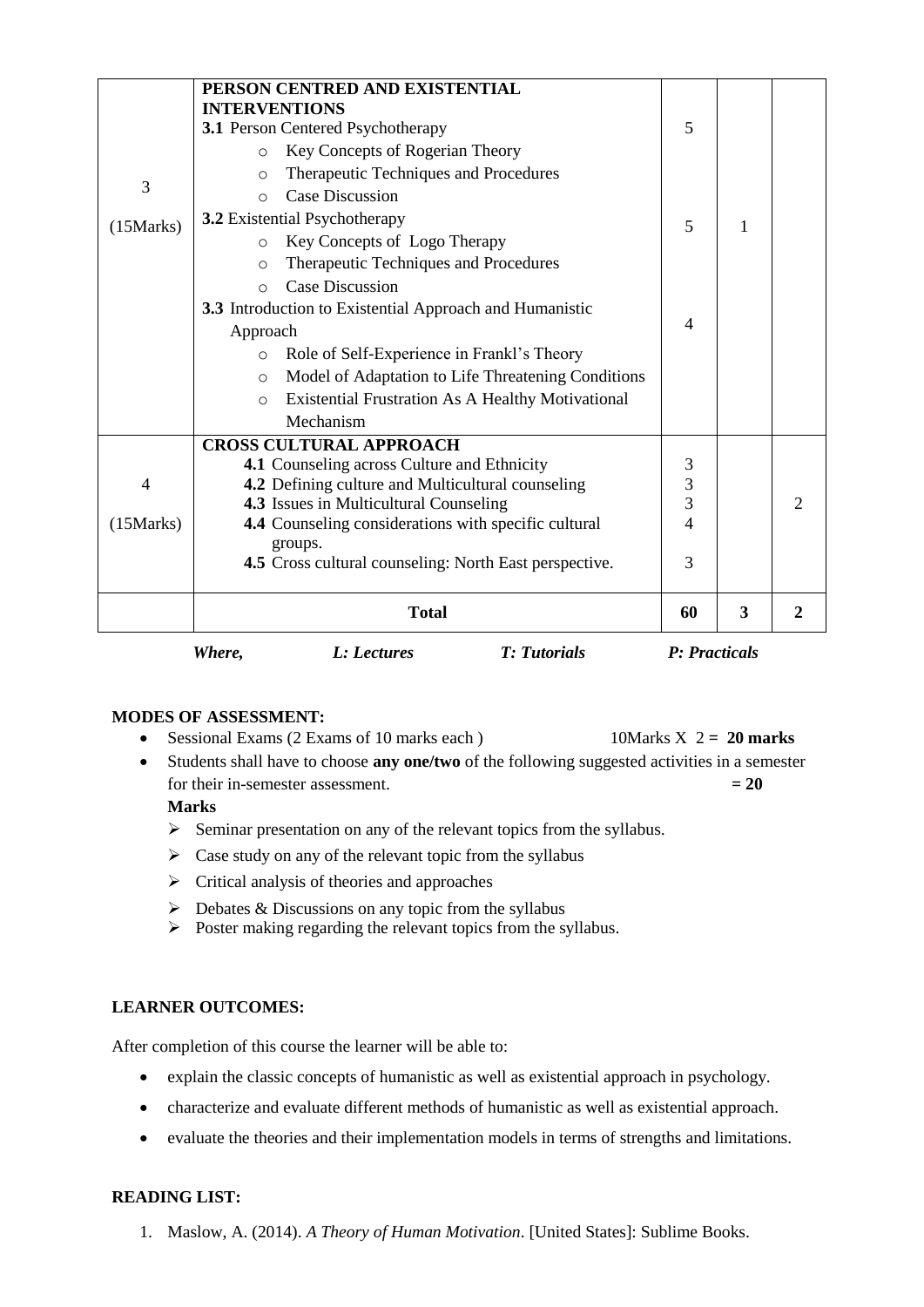- 2. Frankl, V. (2016). *Man's Search for Meaning*. Boston: Beacon Press.
- 3. Yalom I. (2002). *The Gift of Therapy: An Open Letter to a New Generation Therapists and Their Patients*. New York: Harper Collins Publishers.

**\*\*\*\*\*\*\*\*\*\*\*\*\*\*\*\*\*\*\*\*\***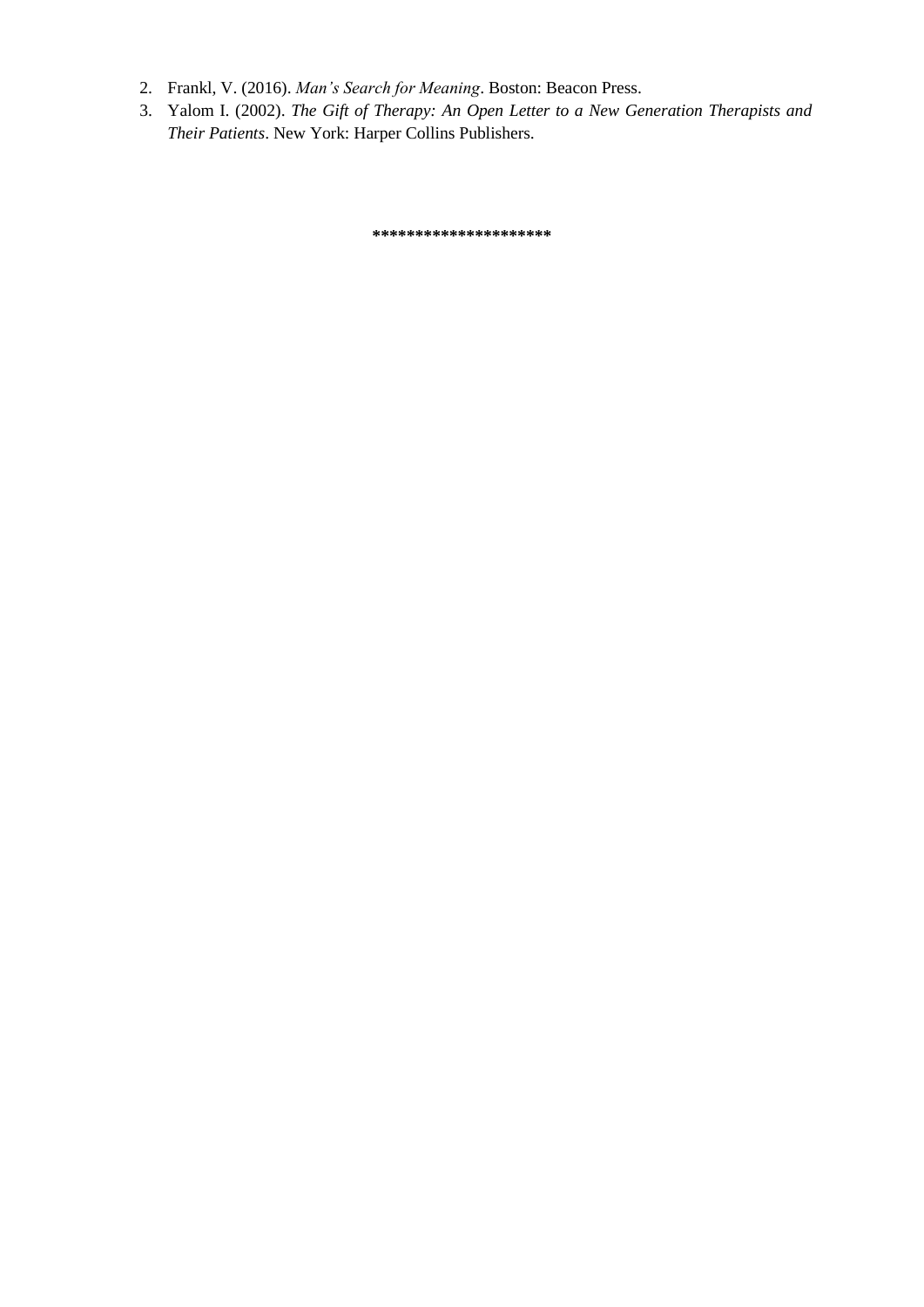### **POST GRADUATE DIPLOMA IN COUNSELING PSYCHOLOGY PROGRAMME**

# **DETAILED SYLLABUS OF 2ND SEMESTER**

| <b>Course Code</b>              |                | <b>CP 20300</b>                      |
|---------------------------------|----------------|--------------------------------------|
| <b>Title of the Course</b>      | $\ddot{\cdot}$ | <b>COUNSELING FOR SPECIAL GROUPS</b> |
| Nature of the Course:           |                | Core Course (CC)                     |
| <b>End Semester</b>             |                | 60 Marks                             |
| In Semester                     |                | 40 Marks                             |
| <b>Total Credits</b>            | :              | 4                                    |
| <b>Distribution of Credits:</b> |                | $L(61) + T(3) + P(0) = 64$           |

#### **COURSE OBJECTIVES:**

- To sensitize students about the special counseling needs or concerns in different stages of lifespan
- To provide an opportunity to understand the applications of counseling to handle special concerns of counseling in different area of life.

| <b>UNITS</b>   | <b>CONTENTS</b>                                                                                                                               | L                                            | T            | P |
|----------------|-----------------------------------------------------------------------------------------------------------------------------------------------|----------------------------------------------|--------------|---|
|                | <b>CHILD AND ADOLESCENT COUNSELING</b><br>1.1 Introduction                                                                                    |                                              |              |   |
|                | Counseling needs of children and adolescents<br>$\circ$<br>Scope - School, Family, Residential care,<br>$\circ$                               | 2                                            |              |   |
|                | community, at risk<br>Nature of issues- Emotional, behavioural,<br>$\circ$                                                                    | $\overline{2}$                               |              |   |
|                | conduct, developmental, learning.                                                                                                             | $\overline{2}$                               |              |   |
|                | 1.2 Processes                                                                                                                                 |                                              |              |   |
| $\mathbf{1}$   | Characteristics of child and adolescent<br>$\circ$<br>counselor,                                                                              | 2                                            |              |   |
| (15 Marks)     | Therapeutic relation<br>$\circ$<br>Process of child therapy<br>$\circ$<br>Internal processes of children and therapeutic<br>$\circ$<br>change | $\mathbf{1}$<br>$\sqrt{2}$<br>$\overline{2}$ |              |   |
|                | Child<br>counseling skills: observation,<br>1.3<br>active<br>listening, dealing with resistance and transference,<br>termination skills.      | $\overline{2}$                               |              |   |
|                | 1.4 Psychosocial Interventions                                                                                                                |                                              |              |   |
|                | Behavioural Management: Functional Analysis<br>$\circ$<br>and Techniques of Behaviour Modification.                                           | $\overline{2}$                               |              |   |
|                | Individualized educational programmes, Play<br>$\circ$<br>Therapy.                                                                            | $\overline{2}$                               |              |   |
|                | <b>COUNSELING NEEDS OF YOUNG</b><br><b>ADULTHOOD</b>                                                                                          |                                              |              |   |
|                | 2.1 Counseling needs in the adult years<br>Family interaction<br>$\circ$                                                                      | 4                                            |              |   |
|                | Social interactions<br>$\circ$                                                                                                                |                                              |              |   |
|                | Marital relationship<br>$\circ$<br>2.2 Addiction-Alcohol/ substance abuse counseling                                                          | $\overline{c}$<br>3                          |              |   |
| $\overline{2}$ | 2.3 Special counseling technique- abuse in special                                                                                            |                                              | $\mathbf{1}$ |   |
| (15 Marks)     | groups: youth and the disabled.                                                                                                               | 5                                            |              |   |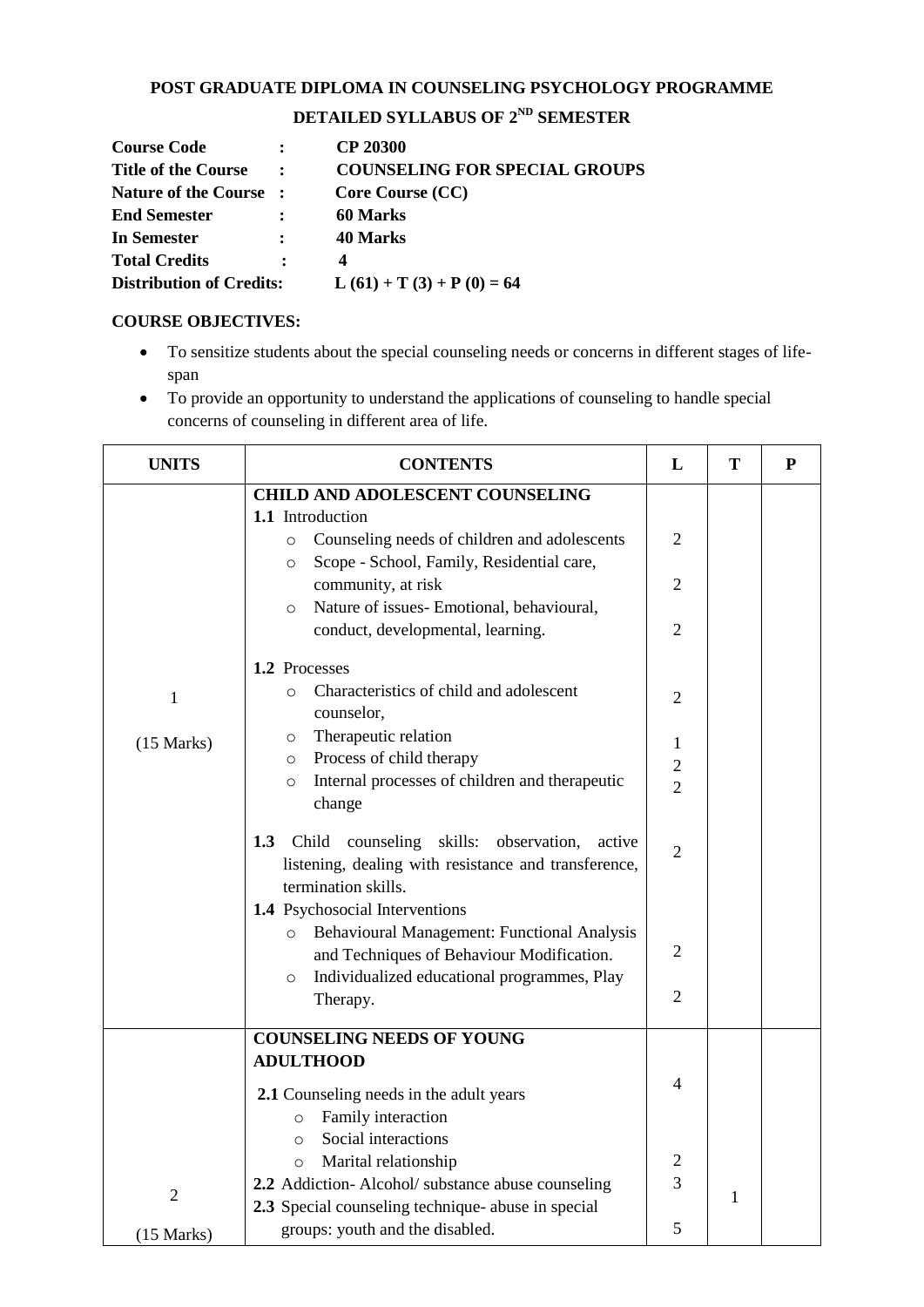| Nature of disabilities<br>$\Omega$<br>Working with people with disabilities<br>$\circ$<br>Clients with specific disabilities.<br>$\circ$<br><b>Total</b> | 61                                                                                                                                                                                                                                                                                                                                                                                                                                                                                                                                             | 3                                                                                                     |                   |
|----------------------------------------------------------------------------------------------------------------------------------------------------------|------------------------------------------------------------------------------------------------------------------------------------------------------------------------------------------------------------------------------------------------------------------------------------------------------------------------------------------------------------------------------------------------------------------------------------------------------------------------------------------------------------------------------------------------|-------------------------------------------------------------------------------------------------------|-------------------|
|                                                                                                                                                          |                                                                                                                                                                                                                                                                                                                                                                                                                                                                                                                                                |                                                                                                       |                   |
|                                                                                                                                                          |                                                                                                                                                                                                                                                                                                                                                                                                                                                                                                                                                |                                                                                                       |                   |
|                                                                                                                                                          |                                                                                                                                                                                                                                                                                                                                                                                                                                                                                                                                                |                                                                                                       |                   |
|                                                                                                                                                          |                                                                                                                                                                                                                                                                                                                                                                                                                                                                                                                                                |                                                                                                       |                   |
| 4.5 Counseling People with Disabilities                                                                                                                  |                                                                                                                                                                                                                                                                                                                                                                                                                                                                                                                                                |                                                                                                       |                   |
| 4.4 Work addiction (Workaholism)                                                                                                                         |                                                                                                                                                                                                                                                                                                                                                                                                                                                                                                                                                |                                                                                                       |                   |
| 4.3 Preventing and treating interpersonal abuse                                                                                                          |                                                                                                                                                                                                                                                                                                                                                                                                                                                                                                                                                |                                                                                                       |                   |
| 4.2 Interpersonal abuse, Intrapersonal abuse                                                                                                             | $\overline{c}$                                                                                                                                                                                                                                                                                                                                                                                                                                                                                                                                 |                                                                                                       |                   |
| 4.1 Meaning of abuse                                                                                                                                     | $\overline{2}$                                                                                                                                                                                                                                                                                                                                                                                                                                                                                                                                 |                                                                                                       |                   |
| ABUSE AND DISABILITY COUNSELING                                                                                                                          |                                                                                                                                                                                                                                                                                                                                                                                                                                                                                                                                                |                                                                                                       |                   |
| Death and bereavement<br>$\circ$                                                                                                                         |                                                                                                                                                                                                                                                                                                                                                                                                                                                                                                                                                |                                                                                                       |                   |
| activities                                                                                                                                               |                                                                                                                                                                                                                                                                                                                                                                                                                                                                                                                                                |                                                                                                       |                   |
| $\circ$                                                                                                                                                  |                                                                                                                                                                                                                                                                                                                                                                                                                                                                                                                                                |                                                                                                       |                   |
| $\circ$                                                                                                                                                  |                                                                                                                                                                                                                                                                                                                                                                                                                                                                                                                                                |                                                                                                       |                   |
| $\circ$                                                                                                                                                  |                                                                                                                                                                                                                                                                                                                                                                                                                                                                                                                                                |                                                                                                       |                   |
| $\circ$                                                                                                                                                  |                                                                                                                                                                                                                                                                                                                                                                                                                                                                                                                                                |                                                                                                       |                   |
|                                                                                                                                                          |                                                                                                                                                                                                                                                                                                                                                                                                                                                                                                                                                |                                                                                                       |                   |
|                                                                                                                                                          |                                                                                                                                                                                                                                                                                                                                                                                                                                                                                                                                                |                                                                                                       |                   |
|                                                                                                                                                          |                                                                                                                                                                                                                                                                                                                                                                                                                                                                                                                                                |                                                                                                       |                   |
|                                                                                                                                                          |                                                                                                                                                                                                                                                                                                                                                                                                                                                                                                                                                |                                                                                                       |                   |
|                                                                                                                                                          |                                                                                                                                                                                                                                                                                                                                                                                                                                                                                                                                                |                                                                                                       |                   |
|                                                                                                                                                          | $\overline{4}$                                                                                                                                                                                                                                                                                                                                                                                                                                                                                                                                 |                                                                                                       |                   |
|                                                                                                                                                          |                                                                                                                                                                                                                                                                                                                                                                                                                                                                                                                                                |                                                                                                       |                   |
|                                                                                                                                                          |                                                                                                                                                                                                                                                                                                                                                                                                                                                                                                                                                |                                                                                                       |                   |
|                                                                                                                                                          |                                                                                                                                                                                                                                                                                                                                                                                                                                                                                                                                                |                                                                                                       |                   |
|                                                                                                                                                          |                                                                                                                                                                                                                                                                                                                                                                                                                                                                                                                                                |                                                                                                       |                   |
|                                                                                                                                                          |                                                                                                                                                                                                                                                                                                                                                                                                                                                                                                                                                |                                                                                                       |                   |
|                                                                                                                                                          |                                                                                                                                                                                                                                                                                                                                                                                                                                                                                                                                                |                                                                                                       |                   |
|                                                                                                                                                          |                                                                                                                                                                                                                                                                                                                                                                                                                                                                                                                                                |                                                                                                       |                   |
| 2.4 Special concern group<br>Clients from multicultural context-LGBTQ<br>$\circ$<br>HIV and their families<br>$\circ$                                    |                                                                                                                                                                                                                                                                                                                                                                                                                                                                                                                                                |                                                                                                       |                   |
|                                                                                                                                                          | Chronically disabled and their families<br>$\circ$<br>Crises counseling<br>$\circ$<br>Counseling in pregnancy.<br>$\circ$<br><b>GERENTOLOGY AND THE AGING PROCESS</b><br>3.1 Concept of Aging<br>3.2 Aging process<br>Biological and Physiological aspect of aging<br>$\circ$<br>Psychological and sociological aspect of<br>$\circ$<br>aging<br>3.3 Current status of the elderly population<br>3.4 Counseling the elderly<br>Changing family roles<br>Widowhood/singlehood<br>Post retirement years<br>Alternative life styles, leisure time | $\overline{2}$<br>$\overline{c}$<br>6<br>$\begin{array}{c} 2 \\ 2 \\ 2 \end{array}$<br>$\overline{4}$ | 1<br>$\mathbf{1}$ |

- Sessional Exams (2 Exams of 10 marks each)  $-$  10 marks  $x^2 = 20$ **marks.**
- Students have to choose any one /two of the following suggested activities in a semester for their in-semester assessment. **=**

#### **20 marks.**

- $\triangleright$  Seminar presentation on any of the relevant topics.
- $\triangleright$  Case conceptualization and presentation
- $\triangleright$  Case transcription, conceptualization and presentation
- $\triangleright$  Intervention Presentation
- $\triangleright$  Role Play among the peers depicting different issues for counseling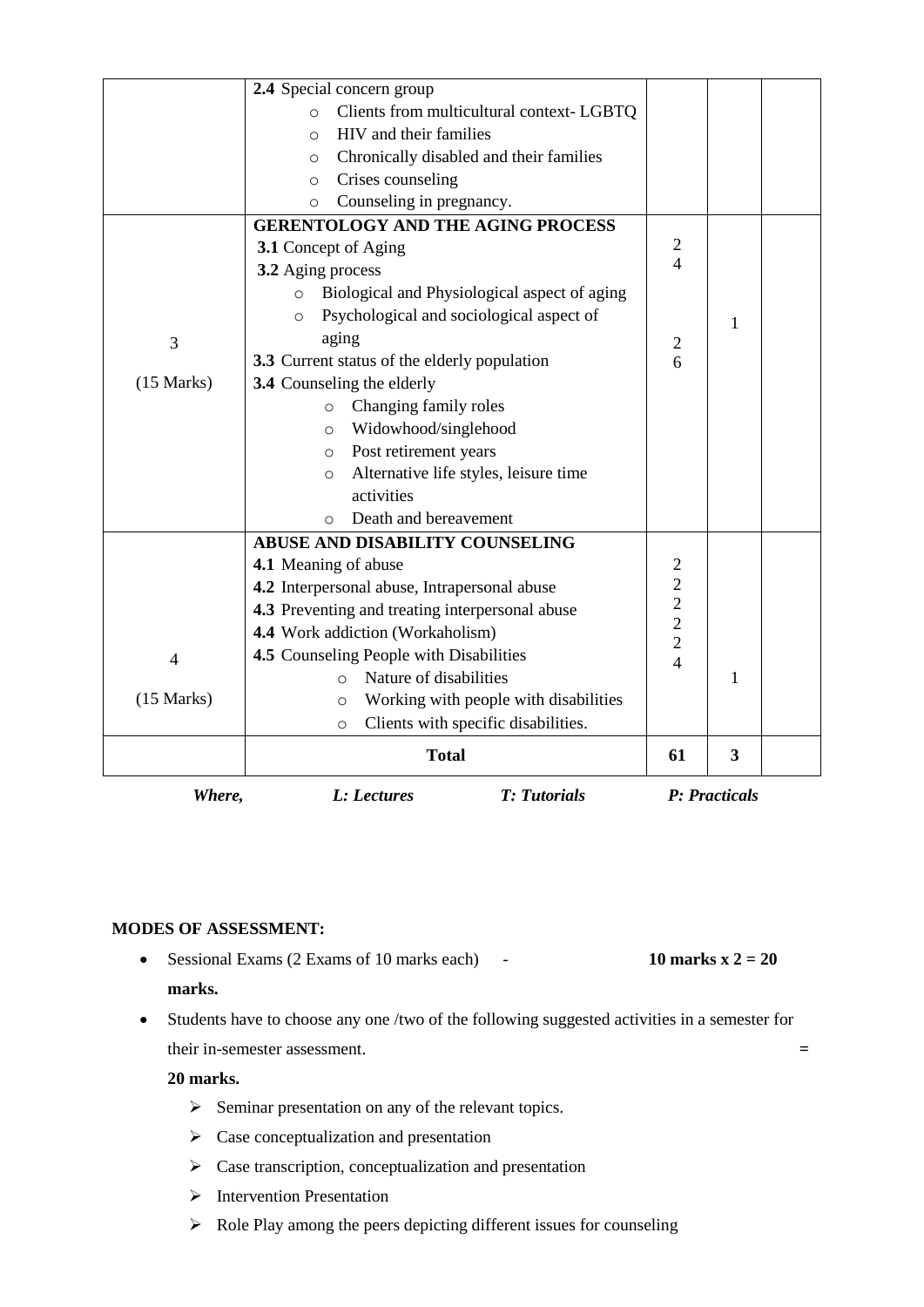- > Arrangement of awareness programme
- Poster presentation.
- $\triangleright$  Short video making (depicting alarming issues of daily life and the need of counseling)
- $\triangleright$  Case studies
- $\triangleright$  Analytical review on a particular film/book/paper/article.

LEARNER OUTCOMES: After completion of course, learner will be able to:

- explain about the special counseling needs or concerns in different stages of life-span
- apply the counseling skills to handle special concerns of counseling in different area of life.

#### **READING LIST:**

- 1. Gladding, S.T., (2011*). Counselling : A Comprehensive profession*. Pearson education, Inc.
- 2. Gorge, R.L., & Christian, T.S., (2000). *Counseling: Theory and Practice*. New Delhi: Jersy: Prentice Hall.
- 3. Kottler, J.A., & Brown, R.W., (2000). *Introduction to Therapeutic Counseling.* New York: Brooks- Cole.
- 4. Robert, G. L., & Marianne, M.H., (2003). *Introduction to Counselling and Guidance.* Pearson education, Inc.

\*\*\*\*\*\*\*\*\*\*\*\*\*\*\*\*\*\*\*\*\*\*\*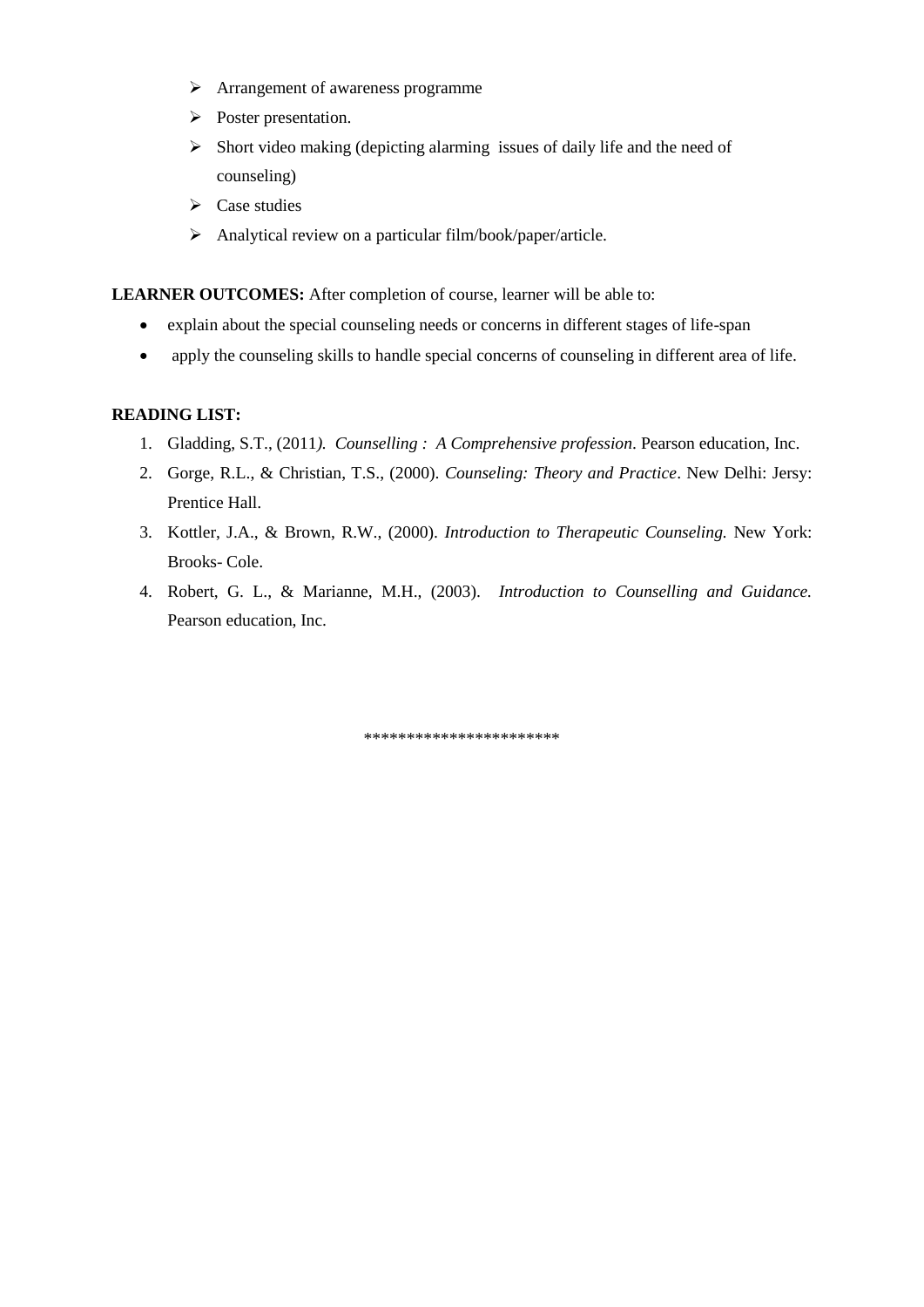#### **POSTGRADUATE DIPLOMA IN COUNSELING PSYCHOLOGY SYLLABUS OF 2ND SEMESTER**

| <b>Course Code</b>             |                | <b>CP 20400</b>             |
|--------------------------------|----------------|-----------------------------|
| <b>Title of the Course</b>     |                | <b>Practicum-II</b>         |
| <b>Nature of the Course</b>    |                | Core Course (CC)            |
| <b>End Semester</b>            |                | <b>60 Marks</b>             |
| In Semester                    |                | 40 Marks                    |
| <b>Total Credits</b>           | $\ddot{\cdot}$ |                             |
| <b>Distribution of Credits</b> |                | $L(32) + T(0) + P(32) = 64$ |

#### **COURSE OBJECTIVES:**

- To develop the knowledge and attitude to demonstrate professional behavior in the profession of Counseling.
- To explore with practical experience in administering and scoring psychological tests in the laboratory.
- To expose the students to field work in various areas of counseling and developing case studies.

| <b>UNITS</b>             | <b>CONTENT</b>                                   | L                                          | T             | P  |
|--------------------------|--------------------------------------------------|--------------------------------------------|---------------|----|
|                          | PERSONALITY ASSESSMENT:                          |                                            |               |    |
|                          | 1.1 Objective                                    |                                            |               |    |
| 1                        | 16 Personality Factor<br>$\circ$                 | $\sqrt{2}$                                 |               | 10 |
| (10 Marks)               | Myers Briggs Types Indicator<br>O                | $\overline{2}$                             |               |    |
|                          | 1.2 Projective (Any One)                         |                                            |               |    |
|                          | <b>Rorschach Inkblot Test</b><br>$\bigcap$       | 6                                          |               |    |
|                          | <b>Thematic Apperception Test</b><br>$\circ$     |                                            |               |    |
|                          | <b>INTELLIGENCE &amp; CREATIVITY ASSESSMENT</b>  |                                            |               |    |
|                          | 2.1 Bhatia's Performance Test                    | $\overline{2}$                             |               |    |
| $\overline{2}$           | 2.2 Raven's Progressive Matrices                 | $\overline{2}$                             |               | 10 |
| (10)                     | 2.3 Culture Fair Test                            | $\overline{2}$                             |               |    |
| Marks)                   | 2.4 Passi's Test of Creativity                   | $\overline{2}$                             |               |    |
|                          | 2.5 Emotional Intelligence Test                  | $\overline{2}$                             |               |    |
|                          | <b>SCALES - ANXIETY, DEPRESSION &amp; STRESS</b> |                                            |               |    |
|                          | <b>3.1 IPAT Anxiety Scale</b>                    |                                            |               |    |
| 3                        | 3.2 Beck Anxiety Rating Scale                    | $\begin{array}{c} 2 \\ 2 \\ 2 \end{array}$ |               |    |
| (10 Marks)               | 3.3 Sinha's Comprehensive Anxiety Scale          |                                            |               | 12 |
|                          | <b>3.4 Stress Scale for Students</b>             | $\overline{2}$                             |               |    |
|                          | 3.5 Anxiety Depression Stress Scale              | $\overline{c}$                             |               |    |
|                          | <b>3.6</b> Beck's Depression Inventory           | $\overline{2}$                             |               |    |
| $\overline{\mathcal{L}}$ | <b>INTERNSHIP</b>                                |                                            |               |    |
| $(30$ Marks)             | 4.1 Internship & Field Report                    |                                            |               | 32 |
|                          | <b>Total</b>                                     | 32                                         |               | 64 |
|                          | <b>T:</b> Tutorials<br>Where,<br>L: Lectures     |                                            | P: Practicals |    |

**MODES OF ASSESSMENT:** 

### **In- semester Assessment (40 Marks):**

Sessional Exams  $(2 \text{ Exams of } 10 \text{ marks each})$  -  $\qquad 10 \text{ marks } x \, 2 = 20 \text{ marks.}$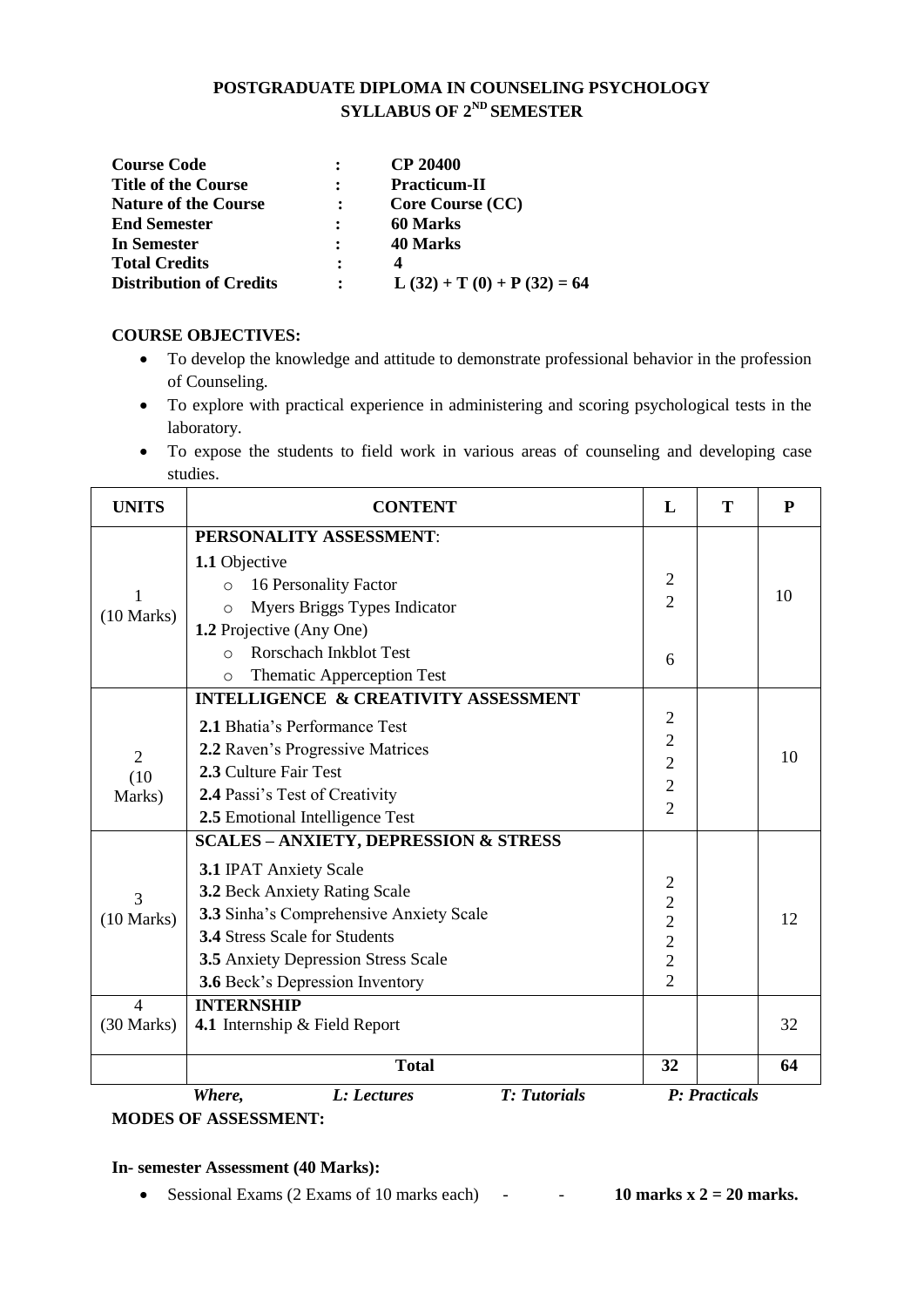- Conduction of the given tests (*at least any ten*) in the Laboratory condition under the supervision of the Course teacher followed by the writing of report. - **10 marks**
- Submission of Field Report of Internship *which may be carried out in any one of the following areas: - - - - -* **- - - 10 marks**
	- o Old age
	- o Special Children
	- o Psychopathology etc.
	- The internship duration should be for a period of 32 hours, **which can be completed over a entire semester** *or can be done in the weekend under the supervision of a certified practitioner.*
	- The students are required to maintain the Internship log. Spreadsheet should be used to calculate the accumulation of the required clock hours of the internship.
	- $\hat{\mathbf{v}}$  The report should consist of a maximum of 10 Case History Reports, which are representative of the nature and quality of the work completed during the period of internship.
	- \* The Case Study Report should contain the following details:
		- o programme goals
		- o objectives
		- o case history reports
		- o psycho-educational reports.

#### **End Semester Assessment (60 marks):**

- Laboratory Practical: **30 marks**
	- 1. Conduction of Practical test in laboratory settings
	- 2. Report Writing
	- 3. Viva
- Internship: **30 marks**
	- 1. Presentation of a Report on the Internship practice,
	- 2. Viva

#### **LEARNER OUTCOMES:**

On completion of the Course, the learner will be able to:

- apply the knowledge of psychological assessment in the context of Counseling
- conceptualize cases based on theoretical and practical orientation.
- formulate case histories that will encourage them to reflect on a range of human experiences and probable life situations, which are likely to be encountered by them in their professional field.

#### **READING LIST:**

- 6. Anastasi, A. & Urbina, S. (1997). *Psychological Testing*. N.D.: Pearson Education.
- 7. Coaley, K. (2009). *An Introduction to Psychological Assessment and Psychometrics*. Sage Publications. New Delhi
- 8. Gregory, R.J. (2005*). Psychological Testing: History, Principles and Applications.* New Delhi: Pearson Education.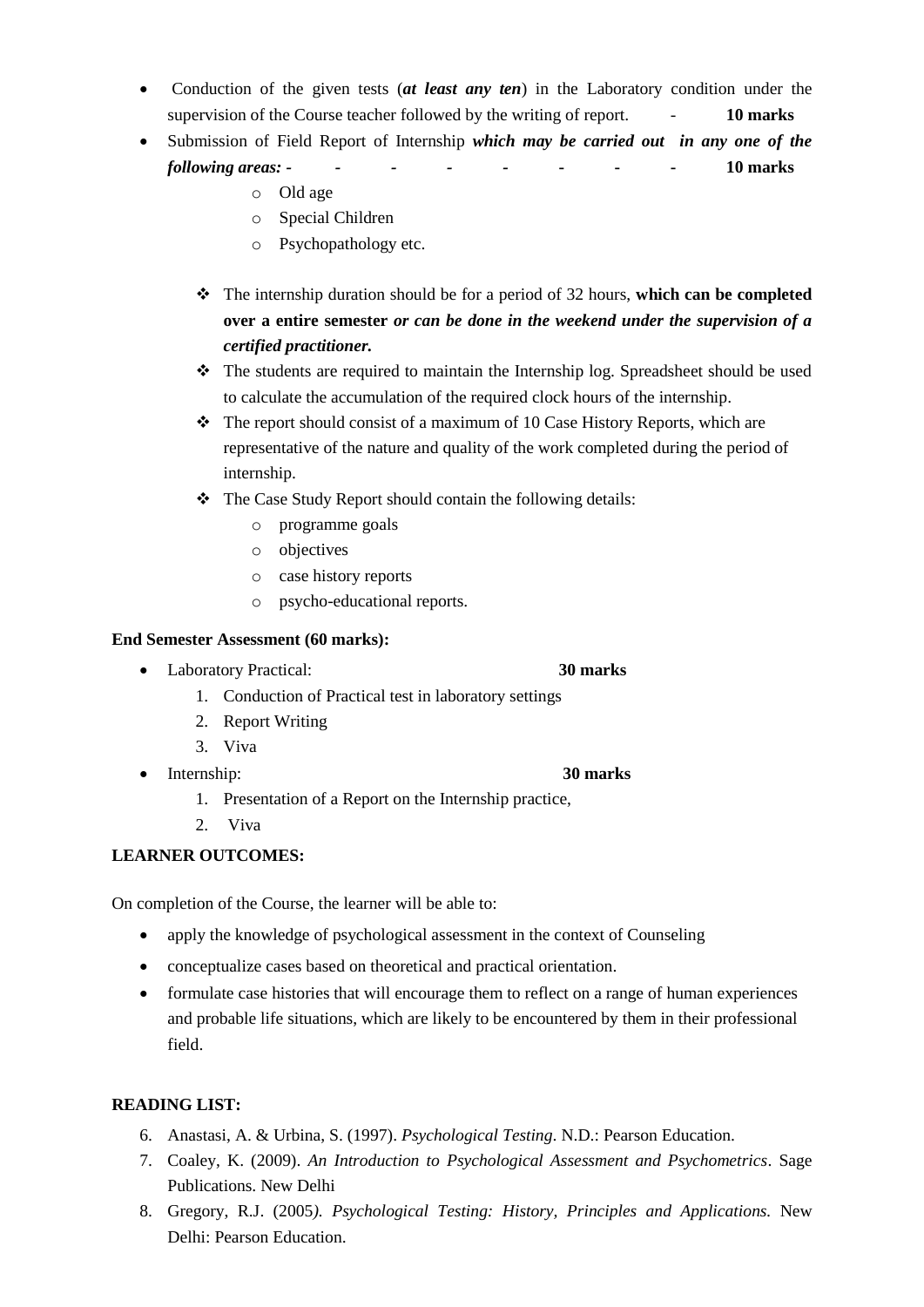- 9. Goldstein, G. and Hersen, M. (2000) *Handbook of Psychological Assessment*. (3<sup>rd</sup>Edition). Oxford: Elsevier science.
- 10. Singh, A.K. (2006). *Tests, Measurements and Research Methods in Behavioural Sciences*. Patna: Bharati Bhavan.

\*\*\*\*\*\*\*\*\*\*\*\*\*\*\*\*\*\*\*\*\*\*\*\*\*\*\*\*\*\*\*

# **POST GRADUATE DIPLOMA IN COUNSELING PSYCHOLOGY PROGRAMME DETAILED SYLLABUS OF 2ND SEMESTER**

| <b>Course Code</b>              | $\mathbf{r}$   | <b>CP 20500</b>                                   |
|---------------------------------|----------------|---------------------------------------------------|
| <b>Title of the Course</b>      | $\sim$ 1.      | <b>COMMUNITY MENTAL HEALTH</b>                    |
| Nature of the Course :          |                | <b>Ability/Skill Enhancement Course (AEC/SEC)</b> |
| <b>End Semester</b>             |                | 30 Marks                                          |
| In Semester                     | $\ddot{\cdot}$ | 20 Marks                                          |
| <b>Total Credits</b>            | $\bullet$      | 2                                                 |
| <b>Distribution of Credits:</b> |                | L $(30) + T(2) + P(0) = 32$                       |

#### **COURSE OBJECTIVES :**

- To sensitize students to mental health problems, generated in the community due to existing social conditions.
- To introduce a community based orientation towards mental health with focus on the measure designed for the special groups.
- To introduce the meaning of ability, disability and rehabilitation and its current trends and applications.

| <b>UNITS</b>         | <b>CONTENTS</b>                                                                                                                                                                                                                                                                                   | L                                          | Т | P |
|----------------------|---------------------------------------------------------------------------------------------------------------------------------------------------------------------------------------------------------------------------------------------------------------------------------------------------|--------------------------------------------|---|---|
| 1                    | <b>INTRODUCTION</b><br>1.1 Community mental health- Meaning and its nature,<br>Historical and social contexts<br>1.2 Community Mental health in India<br><b>1.3</b> Concepts of prevention and promotion, risk and<br>resiliency.<br><b>1.4</b> Community counseling- Historical developments and | $\overline{2}$<br>1<br>$\overline{2}$<br>2 |   |   |
| $(15 \text{ marks})$ | meaning, nature.<br><b>1.5</b> Theoretical aspect:<br>Primary prevention and promotion of mental<br>$\circ$<br>health<br>Secondary and tertiary prevention<br>$\circ$                                                                                                                             | 3                                          |   |   |
|                      | 1.6 Community Health Services to Special Groups: Children,<br>adolescents and elderly people.<br><b>Government Policies</b><br>$\Omega$                                                                                                                                                           | 3                                          |   |   |
|                      | 1.7 Community program for: HIV/AIDS workers, Drug<br>trafficking, Sex workers, LGBTQ, Bi-sexuals.                                                                                                                                                                                                 | 3                                          |   |   |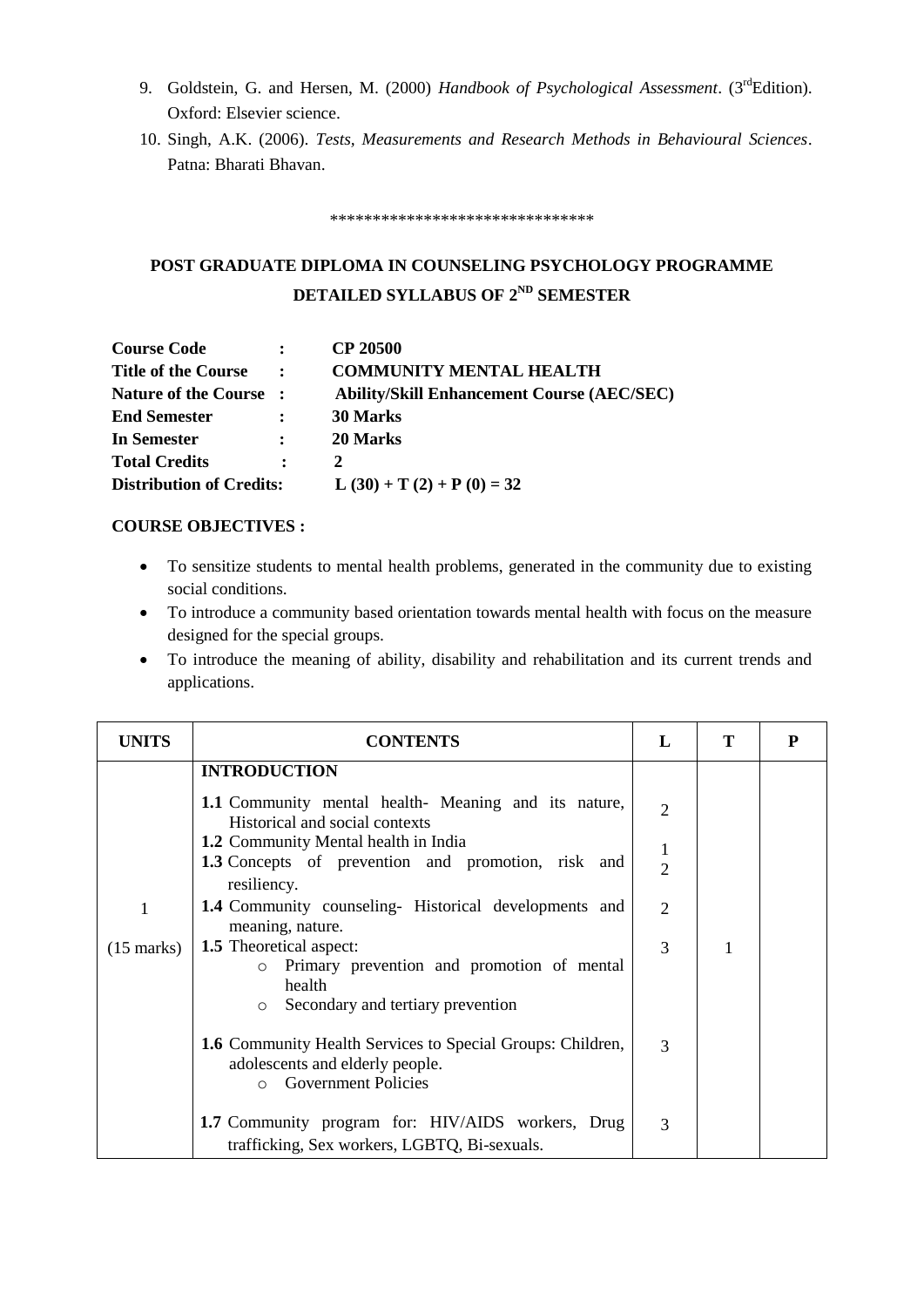|                      | CONCEPT OF ABILITY, DISABILITY AND<br><b>REHABILITATION</b> |                             |               |  |
|----------------------|-------------------------------------------------------------|-----------------------------|---------------|--|
|                      | 2.1 Concept of Rehabilitation                               | 2                           |               |  |
| $\overline{2}$       | 2.2 Current issues and trends                               | $\overline{2}$              |               |  |
| $(15 \text{ marks})$ | <b>2.3</b> Concept of ability and disability                | $\overline{2}$              |               |  |
|                      | <b>2.4</b> Psychosocial perspectives of disability          | $\overline{4}$              | 1             |  |
|                      | Rehabilitation of addictions: drug and alcohol<br>$\circ$   |                             |               |  |
|                      | Rehabilitation after abuse and violence<br>$\Omega$         |                             |               |  |
|                      | 2.5 Rehabilitation of persons with physical disabilities:   |                             |               |  |
|                      | Community based interventions: Role of societal agents      | $\mathcal{D}_{\mathcal{L}}$ |               |  |
|                      | (mass media, NGOs, Mental health professionals)             |                             |               |  |
|                      | 2.6 Community Mental Health Planning                        | 2                           |               |  |
|                      | <b>Total</b>                                                | 30                          | 2             |  |
|                      | <b>T:</b> Tutorials<br>Where,<br>L: Lectures                |                             | P: Practicals |  |

 $\bullet$  Sessional Exams  $= 10$ 

#### **marks.**

- Students shall have to choose any one/two of the following suggested activities in a semester for their in-semester assessment.  $= 10$  marks
	- $\triangleright$  Seminar presentation on any of the relevant topics from the syllabus.
	- $\triangleright$  Case study presentation on any of the relevant topic.
	- $\triangleright$  Critical analysis of theories and approaches.
	- $\triangleright$  Understanding of individual cases where counseling is required and planning for treatment.
	- $\triangleright$  Debates and discussion on any topic.
	- $\triangleright$  Discussion based on screening of a movie.

#### **LEARNER OUTCOMES:** After the completion of the course, the learner will be able to:

- apply the skills in understanding the structure of communities and social groups to design and conduct programs for the prevention, treatment and management of problems in the communities.
- explain various types and models of rehabilitation which will enable them mediate and moderate as psychosocial agents in promoting health and wellbeing.

#### **READING LIST:**

5. Charles, G.J., & Bruce, F.R. (1995). *Counselling Psychology,* USA: Harcourt Brace Publishers.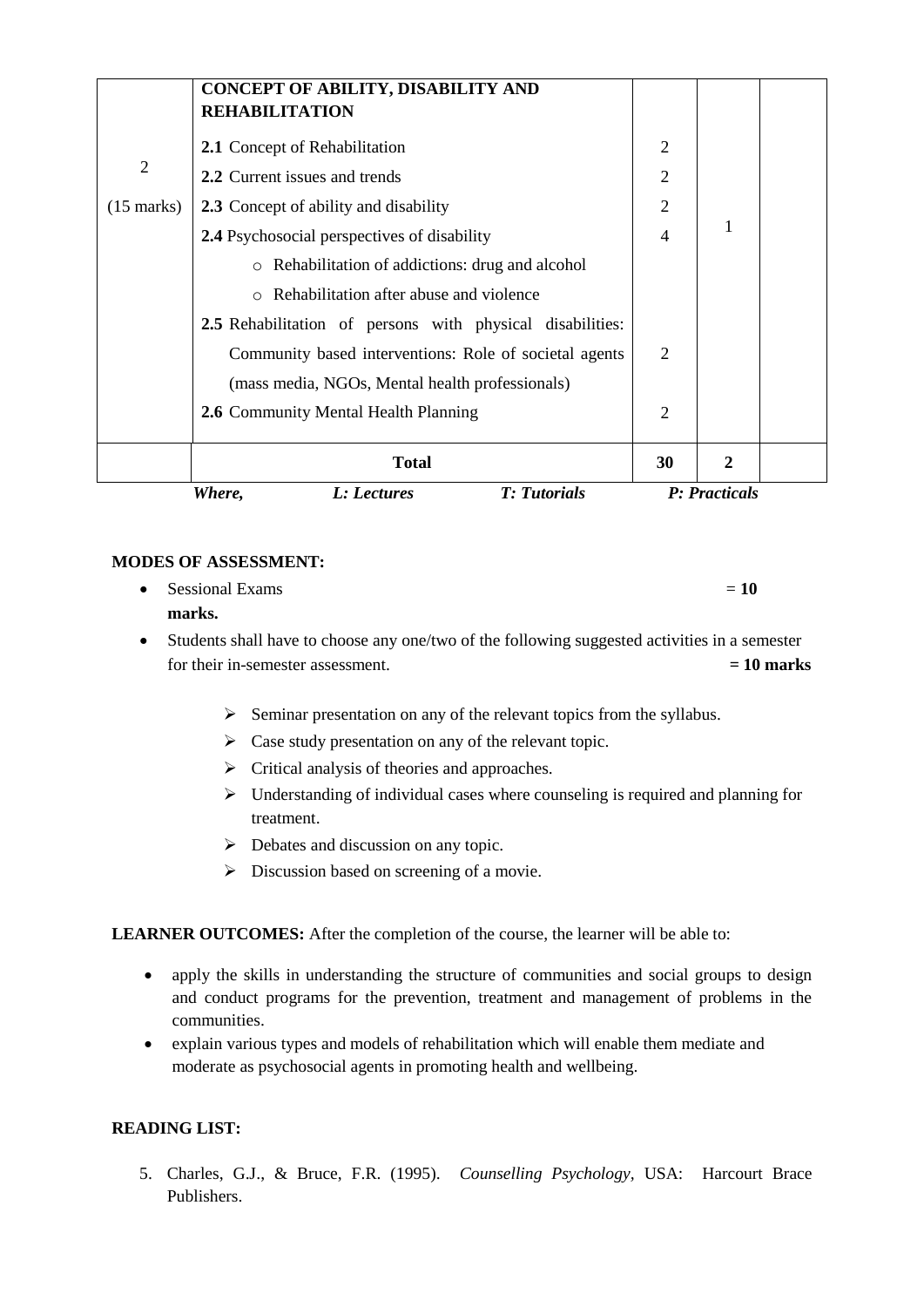- 6. Frank, R., & Eliot, J., (2002). *Handbook of Rehabilitation Psychology*. Washington DC: American Psychological Association.
- 7. Jim, O., (1992). *Community Psychology: concepts, methods and profession.* (3rd edition). Cole publishing company. Pacific Grove, California.
- 8. Kloos, B., E., Wandersman, A., Elias, M., & Dalton, J. H. (2012). *Community psychology: Linking individuals and communities* (3rded.). Wadsworth, Cengage Learning: Belmont, CA, USA.
- 9. McKenzie, J. F., Pinger, R. R., & Kotecki, J. E., (2005). *An introduction to community health*. United States: Jones and Bartlett Publishers.

\*\*\*\*\*\*\*\*\*\*\*\*\*\*\*\*\*\*\*\*\*\*\*\*\*\*\*\*\*\*\*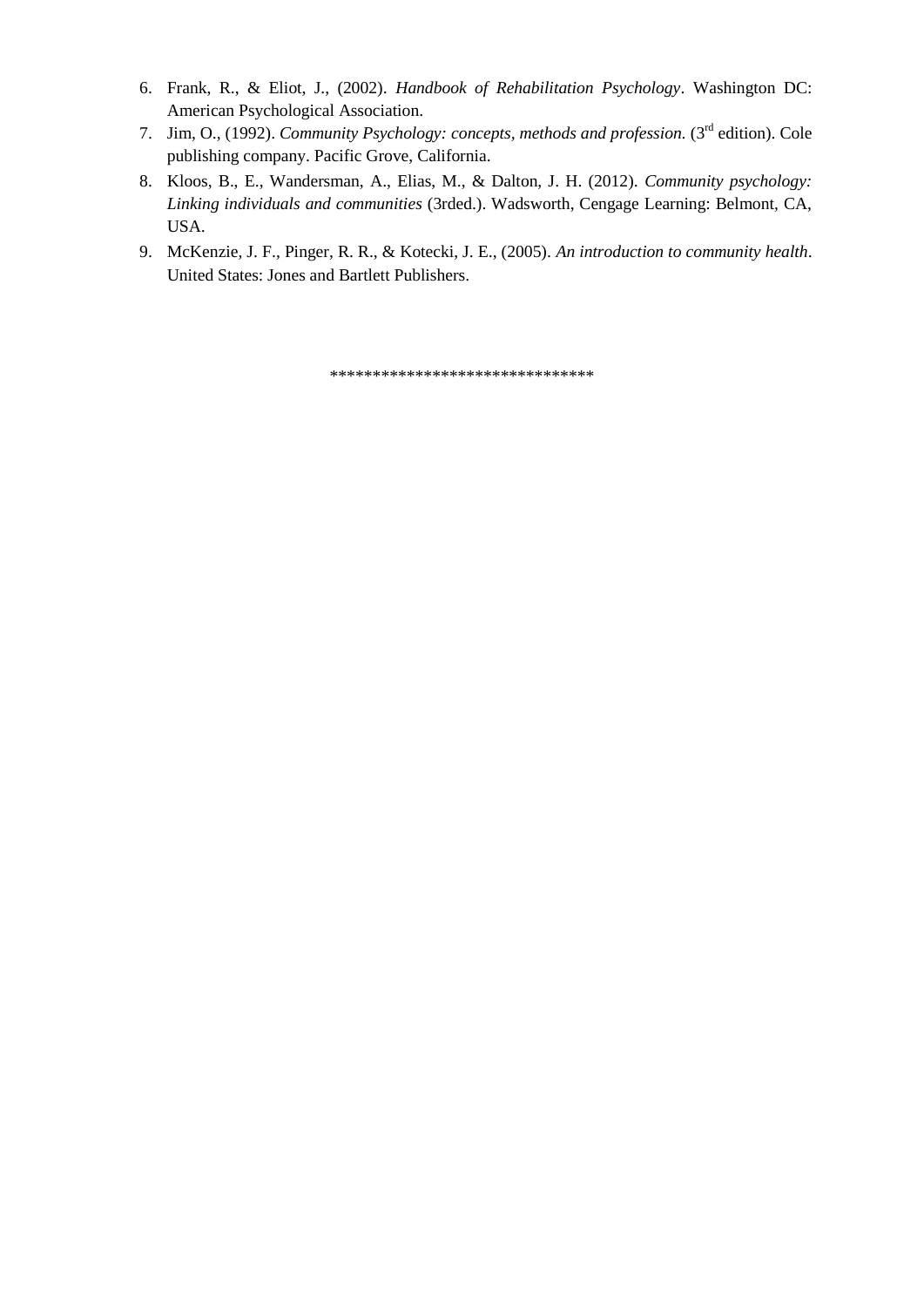# **POST GRADUATE DIPLOMA IN COUNSELING PSYCHOLOGY PROGRAMME DETAILED SYLLABUS OF 2ND SEMESTER**

| <b>Course Code</b>              | $\mathbf{r}$   | <b>AP 20600</b>                                   |
|---------------------------------|----------------|---------------------------------------------------|
| <b>Title of the Course</b>      | $\mathbf{r}$   | PERSONALITY DEVELOPMENT                           |
| Nature of the Course :          |                | <b>Ability/Skill Enhancement Course (AEC/SEC)</b> |
| <b>End Semester</b>             | $\ddot{\cdot}$ | 30 Marks                                          |
| In Semester                     | $\mathbf{r}$   | 20 Marks                                          |
| <b>Total Credits</b>            | $\ddot{\cdot}$ | 2                                                 |
| <b>Distribution of Credits:</b> |                | $L(28) + T(2) + P(2) = 32$                        |

#### **COURSE OBJECTIVES:**

- To identify the various types of personality and the skills required for the development of personality
- To introduce the concept of life skill and its components in relation to personality development of an individual.

| <b>UNITS</b>   | <b>CONTENTS</b>                                                                                               | L              | T              | ${\bf P}$ |
|----------------|---------------------------------------------------------------------------------------------------------------|----------------|----------------|-----------|
|                | <b>INTRODUCTION</b>                                                                                           |                |                |           |
|                | 1.1<br>Meaning and nature of personality                                                                      | $\mathbf{2}$   |                |           |
|                | 1.2<br>Definition of personality                                                                              | $\overline{2}$ |                |           |
|                | 1.3<br>Various types of personality (Rosenmen & Friedman                                                      |                |                |           |
|                | types, Jung's classification, Eysenck's division, Five                                                        | $\overline{4}$ |                |           |
|                | factor model of personality)                                                                                  |                |                |           |
| 1              | Techniques of personality development<br>1.4                                                                  |                | 1              |           |
| $(15$ marks)   | Communication Skills (Listening, Communication<br>$\circ$<br>Barriers, overcoming the communication Barriers) | $\overline{2}$ |                |           |
|                | Leadership skills (Leadership styles,<br>Group<br>$\circ$                                                     |                |                |           |
|                | Dynamics, Team building skills)                                                                               | $\overline{2}$ |                |           |
|                | Stress management (Causes of stress, impact of<br>$\circ$                                                     |                |                |           |
|                | stress and managing stress)                                                                                   | 2              |                |           |
|                | Interpersonal relationship (Analysis of ego states,<br>$\circ$                                                |                |                |           |
|                | transactions and Life positions)                                                                              | $\overline{2}$ |                |           |
|                | <b>LIFE SKILLS:</b>                                                                                           |                |                |           |
|                | 2.1 Thinking skills:                                                                                          | 6              |                |           |
| $\overline{2}$ | Decision making<br>$\circ$                                                                                    |                |                |           |
|                | Goal setting and motivation<br>$\circ$                                                                        |                |                |           |
| $(15$ marks)   | Positive thinking<br>$\circ$                                                                                  |                | $\mathbf{1}$   | 4         |
|                | Overcoming doubt, fear, procrastination<br>and<br>$\circ$                                                     |                |                |           |
|                | perfectionism                                                                                                 |                |                |           |
|                | Problem solving and creativity.<br>$\circ$                                                                    |                |                |           |
|                | 2.2 Promoting healthy personality - Developing self confidence                                                | $\overline{2}$ |                |           |
|                | and self efficiency and time management.                                                                      |                |                |           |
|                | 2.3 Anger management, Relaxation training.                                                                    | $\overline{2}$ |                |           |
|                | 2.4 Designing life skill interventions.                                                                       | $\overline{2}$ |                |           |
|                | <b>Total</b>                                                                                                  | 28             | $\overline{2}$ | 4         |